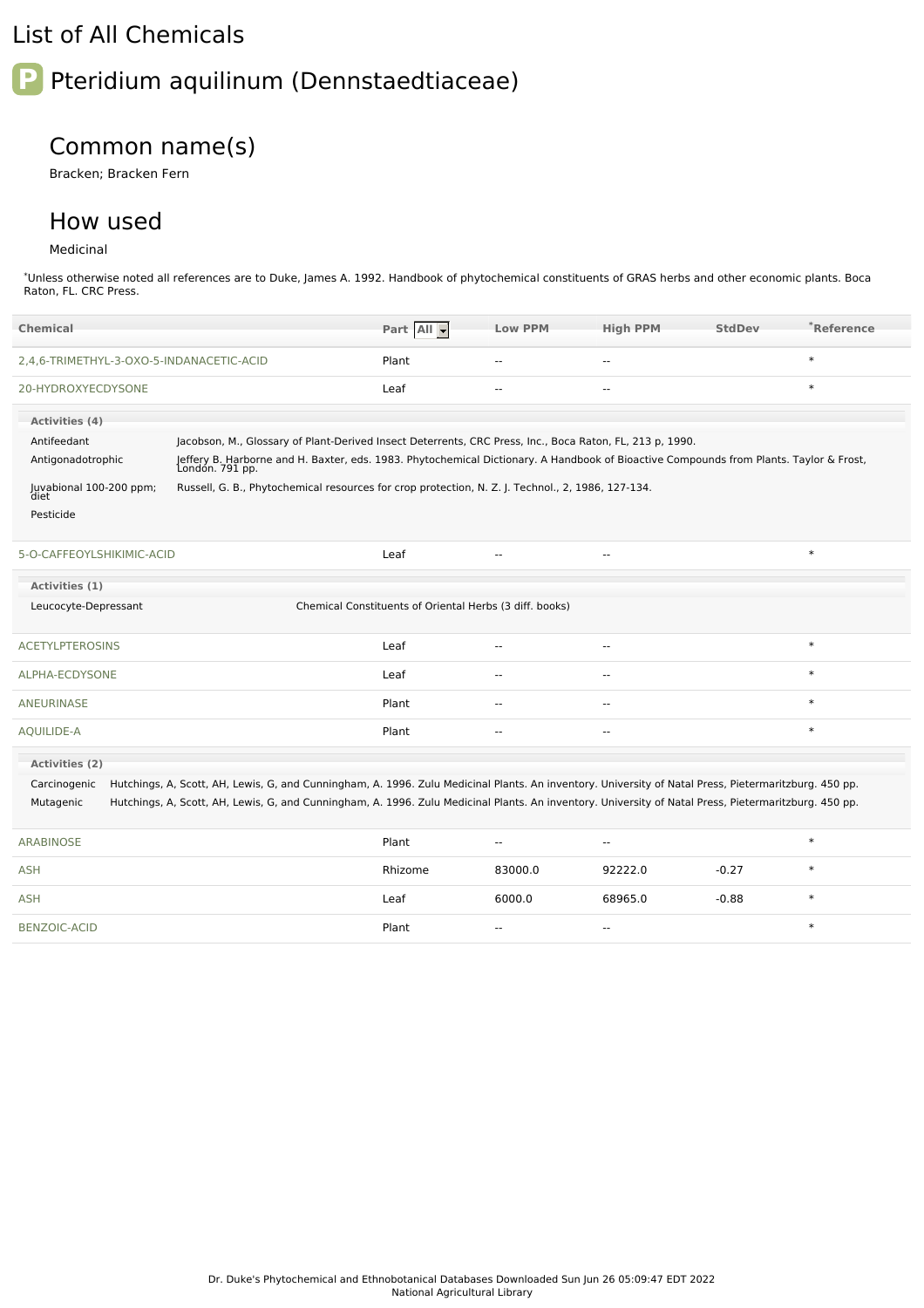| <b>Activities (20)</b>                  |                                                                                                                                                           |         |                          |     |         |        |
|-----------------------------------------|-----------------------------------------------------------------------------------------------------------------------------------------------------------|---------|--------------------------|-----|---------|--------|
| Allergenic                              | Martindale's 28th                                                                                                                                         |         |                          |     |         |        |
| Anesthetic                              |                                                                                                                                                           |         |                          |     |         |        |
| Antibacterial 33-1,250 ppm              |                                                                                                                                                           |         |                          |     |         |        |
| Antibacterial MBC=800 ug/ml             |                                                                                                                                                           |         |                          |     |         |        |
| Antiotitic                              | Martindale's 28th                                                                                                                                         |         |                          |     |         |        |
| Antipyretic                             |                                                                                                                                                           |         |                          |     |         |        |
| Antisalmonella MIC=800<br>ug/ml         |                                                                                                                                                           |         |                          |     |         |        |
| Antiseptic 800 ug/ml                    |                                                                                                                                                           |         |                          |     |         |        |
| Antiyeast MFC=1,600 ug/ml               |                                                                                                                                                           |         |                          |     |         |        |
| Choleretic                              | Jeffery B. Harborne and H. Baxter, eds. 1983. Phytochemical Dictionary. A Handbook of Bioactive Compounds from Plants. Taylor & Frost,<br>London. 791 pp. |         |                          |     |         |        |
| Expectorant                             |                                                                                                                                                           |         |                          |     |         |        |
| FLavor FEMA 250                         | Aloe Research Council - Duke writeup of non-peer reviewd book by Coats and draft by Henry                                                                 |         |                          |     |         |        |
| Fungicide MFC=1,600 ug/ml               |                                                                                                                                                           |         |                          |     |         |        |
| Insectifuge                             | Jacobson, M., Glossary of Plant-Derived Insect Deterrents, CRC Press, Inc., Boca Raton, FL, 213 p, 1990.                                                  |         |                          |     |         |        |
| Pesticide                               |                                                                                                                                                           |         |                          |     |         |        |
| Phytoalexin                             | Jeffery B. Harborne and H. Baxter, eds. 1983. Phytochemical Dictionary. A Handbook of Bioactive Compounds from Plants. Taylor & Frost,<br>London. 791 pp. |         |                          |     |         |        |
| Tyrosinase-Inhibitor<br>ID50=710 uM     |                                                                                                                                                           |         |                          |     |         |        |
| Tyrosinase-Inhibitor<br>$1D50 = 640$ uM |                                                                                                                                                           |         |                          |     |         |        |
| Uricosuric                              |                                                                                                                                                           |         |                          |     |         |        |
| Vulnerary                               |                                                                                                                                                           |         |                          |     |         |        |
| <b>BENZOYLPTEROSINS</b>                 |                                                                                                                                                           | Rhizome | $\overline{\phantom{a}}$ | --  |         | $\ast$ |
| <b>BETA-CAROTENE</b>                    |                                                                                                                                                           | Leaf    |                          | 1.0 | $-1.13$ | $\ast$ |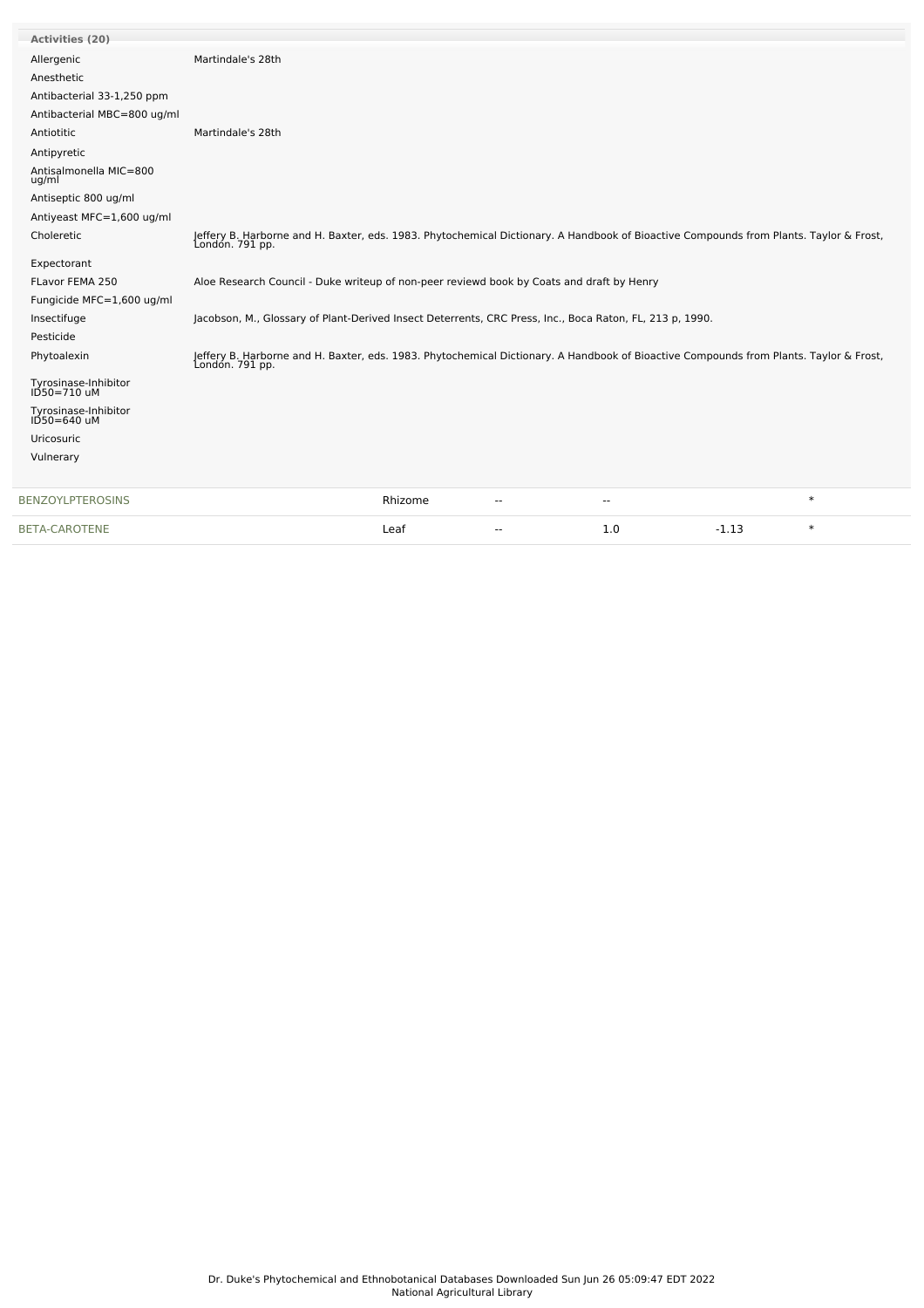| <b>CAFFEIC-ACID</b>                                       | $\ast$<br>Plant                                                                                                                                           |
|-----------------------------------------------------------|-----------------------------------------------------------------------------------------------------------------------------------------------------------|
|                                                           |                                                                                                                                                           |
|                                                           |                                                                                                                                                           |
| Ubiquiot                                                  | Jeffery B. Harborne and H. Baxter, eds. 1983. Phytochemical Dictionary. A Handbook of Bioactive Compounds from Plants. Taylor &<br>Frost, London. 791 pp. |
| Thymoprotective                                           | Pizzorno, J.E. and Murray, M.T. 1985. A Textbook of Natural Medicine. John Bastyr College Publications, Seattle, Washington (Looseleaf).                  |
| Prooxidant 20 ug/g                                        |                                                                                                                                                           |
| Phagocytotic                                              | Pizzorno, J.E. and Murray, M.T. 1985. A Textbook of Natural Medicine. John Bastyr College Publications, Seattle, Washington (Looseleaf).                  |
| Mucogenic                                                 | Pizzorno, J.E. and Murray, M.T. 1985. A Textbook of Natural Medicine. John Bastyr College Publications, Seattle, Washington (Looseleaf).                  |
| Interferon-Synergist                                      |                                                                                                                                                           |
| Immunostimulant 180<br>mg/man/day/orl                     | Pizzorno, J.E. and Murray, M.T. 1985. A Textbook of Natural Medicine. John Bastyr College Publications, Seattle, Washington (Looseleaf).                  |
| Gastroprotective                                          |                                                                                                                                                           |
|                                                           |                                                                                                                                                           |
| Colorant                                                  | Jeffery B. Harborne and H. Baxter, eds. 1983. Phytochemical Dictionary. A Handbook of Bioactive Compounds from Plants. Taylor &<br>Frost, London. 791 pp. |
| Chemopreventive                                           |                                                                                                                                                           |
| COX-2-Inhibitor IC82=50 ug/ml<br>Cancer-Preventive 22 ppm | Jim Duke's personal files.                                                                                                                                |
| COX-1-Inhibitor IC78=50 ug/ml                             |                                                                                                                                                           |
| Antixerophthalmic                                         | Davies, S., and Stewart, A. 1990. Nutritional Medicine. Avon Books, New York. 509pp.                                                                      |
| Antiulcer 15,000-25,000 IU/day                            |                                                                                                                                                           |
| Antiulcer 12 mg 3x/day/man/orl                            | Pizzorno, J.E. and Murray, M.T. 1985. A Textbook of Natural Medicine. John Bastyr College Publications, Seattle, Washington (Looseleaf).                  |
| ug/ml                                                     |                                                                                                                                                           |
| Antitumor (Stomach) IC26=45                               |                                                                                                                                                           |
| Antitumor (Prostate)                                      |                                                                                                                                                           |
| Antitumor (Lung) IC30=60 ug/ml                            |                                                                                                                                                           |
| Antitumor (Colon) IC43=45 ug/ml                           |                                                                                                                                                           |
| Antitumor (CNS) IC43=45 ug/ml                             |                                                                                                                                                           |
| Antitumor (Breast) IC45=60<br>ug/ml                       |                                                                                                                                                           |
| Antitumor                                                 | Simon, P.W. Carrots and Other Horticultural Crops as a Source of Provitamin A Carotenes. HortScience, 25(12): 1495, 1990.                                 |
|                                                           |                                                                                                                                                           |
| Antirheumatic<br>Antistress                               | Davies, S., and Stewart, A. 1990. Nutritional Medicine. Avon Books, New York. 509pp.                                                                      |
| Antiradicular                                             | Pizzorno, J.E. and Murray, M.T. 1985. A Textbook of Natural Medicine. John Bastyr College Publications, Seattle, Washington (Looseleaf).                  |
| Antipsoriac                                               | Pizzorno, J.E. and Murray, M.T. 1985. A Textbook of Natural Medicine. John Bastyr College Publications, Seattle, Washington (Looseleaf).                  |
| Antiproliferant                                           | Joseph, J., Nadeau, D. and Underwood, A. 2001. The Color Code. Hyperion, NY.                                                                              |
| mg/man/day                                                |                                                                                                                                                           |
| Antiporphyric 30-300                                      | Martindale's 28th                                                                                                                                         |
| Antipityriasic                                            | Pizzorno, J.E. and Murray, M.T. 1985. A Textbook of Natural Medicine. John Bastyr College Publications, Seattle, Washington (Looseleaf).                  |
| Antiphotophobic 30-300<br>mg/man/day                      | Martindale's 29th                                                                                                                                         |
| Antipapillomic                                            |                                                                                                                                                           |
| Antiozenic                                                |                                                                                                                                                           |
| Antioxidant                                               | Pizzorno, J.E. and Murray, M.T. 1985. A Textbook of Natural Medicine. John Bastyr College Publications, Seattle, Washington (Looseleaf).                  |
| Antimutagenic                                             | Economic & Medicinal Plant Research, 6: 235.                                                                                                              |
| Antimastitic                                              | Pizzorno, J.E. and Murray, M.T. 1985. A Textbook of Natural Medicine. John Bastyr College Publications, Seattle, Washington (Looseleaf).                  |
| Antimaculitic                                             |                                                                                                                                                           |
| Antilupus 150 mg/man/day/2<br>mos                         | Martindale's 28th                                                                                                                                         |
| Antilipoperoxidant IC71=50<br>ug/ml                       |                                                                                                                                                           |
| Antileukoplakic                                           |                                                                                                                                                           |
| Antiichythyotic                                           | Pizzorno, J.E. and Murray, M.T. 1985. A Textbook of Natural Medicine. John Bastyr College Publications, Seattle, Washington (Looseleaf).                  |
| Antihyperkeratotic                                        |                                                                                                                                                           |
| Anticoronary 50 mg/man/2 days                             |                                                                                                                                                           |
| Anticervicaldysplasic                                     |                                                                                                                                                           |
| Anticarcinomic                                            | Pizzorno, J.E. and Murray, M.T. 1985. A Textbook of Natural Medicine. John Bastyr College Publications, Seattle, Washington (Looseleaf).                  |
| Anticancer                                                | Joseph, J., Nadeau, D. and Underwood, A. 2001. The Color Code. Hyperion, NY.                                                                              |
| Antiasthmatic                                             | Pizzorno, J.E. and Murray, M.T. 1985. A Textbook of Natural Medicine. John Bastyr College Publications, Seattle, Washington (Looseleaf).                  |
| Antiarthritic                                             |                                                                                                                                                           |
| Antiaging                                                 |                                                                                                                                                           |
| Antiacne                                                  | Pizzorno, J.E. and Murray, M.T. 1985. A Textbook of Natural Medicine. John Bastyr College Publications, Seattle, Washington (Looseleaf).                  |
| AntiPMS                                                   |                                                                                                                                                           |
| Androgenic?                                               | Pizzorno, J.E. and Murray, M.T. 1985. A Textbook of Natural Medicine. John Bastyr College Publications, Seattle, Washington (Looseleaf).                  |
| Allergenic                                                |                                                                                                                                                           |
| Activities (53)                                           |                                                                                                                                                           |

Aldose-Reductase-Inhibitor 4 ug/ml (weak activity) Allergenic

Ichikawa, K., et al. 1991. Isolation and Structure Determination of Aldose Reductase Inhibitors from Traditional Thai Medicine, and Syntheses of Their Derivatives. Sankyo Kenkyusho Nempo, 43: 99-110.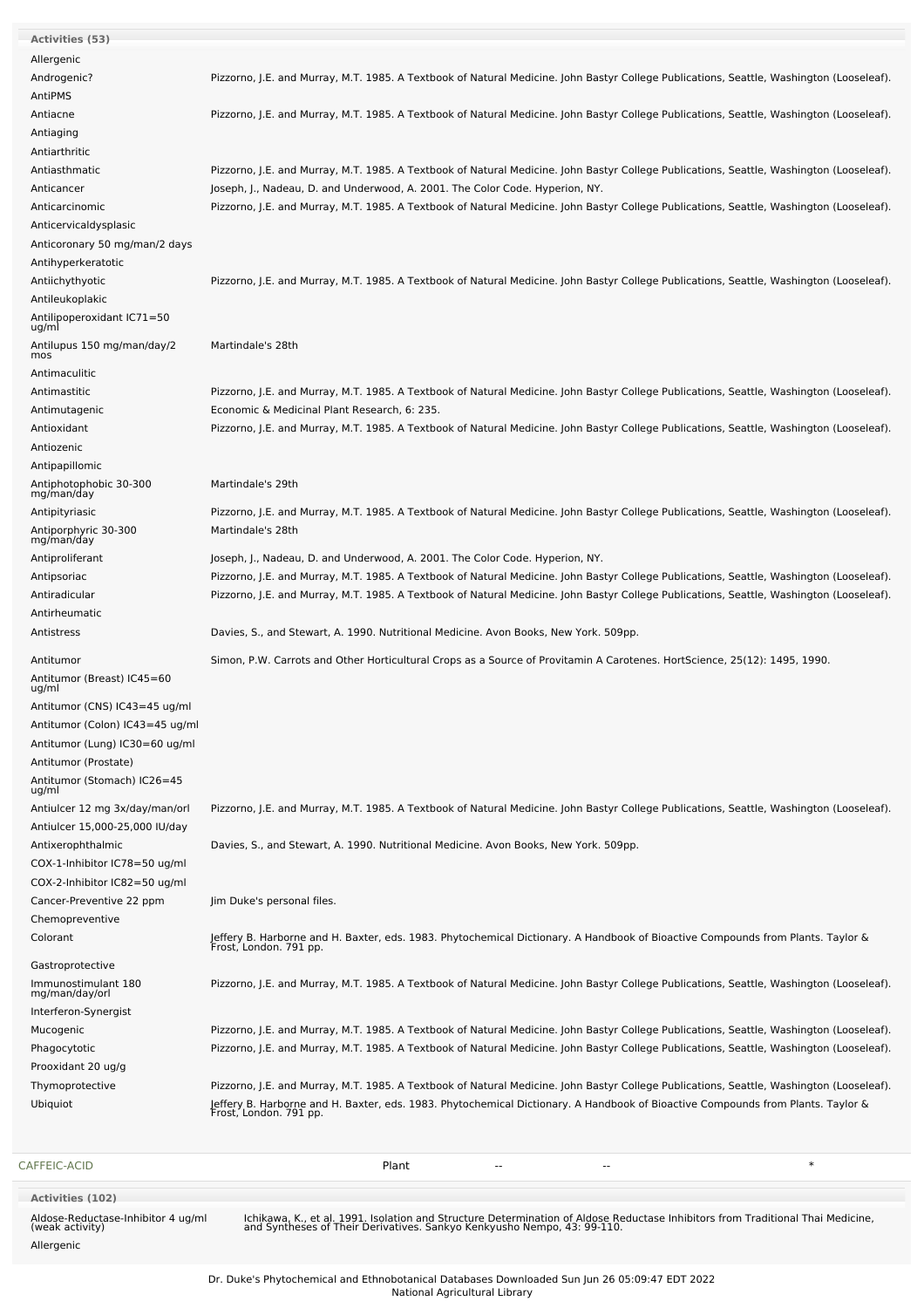| Analgesic                                  |                                                                                                                                                                                                                                  |
|--------------------------------------------|----------------------------------------------------------------------------------------------------------------------------------------------------------------------------------------------------------------------------------|
| AntiHIV EC50=200 ug/ml                     |                                                                                                                                                                                                                                  |
| AntiLegionella                             |                                                                                                                                                                                                                                  |
| Antiadenoviral                             | Economic & Medicinal Plant Research, 5: 207.                                                                                                                                                                                     |
| Antiaggregant                              |                                                                                                                                                                                                                                  |
|                                            | Jeffery B. Harborne and H. Baxter, eds. 1983. Phytochemical Dictionary. A Handbook of Bioactive Compounds from Plants. Taylor<br>& Frost, London. 791 pp.                                                                        |
| Antiaging                                  |                                                                                                                                                                                                                                  |
| Antiatherogenic                            |                                                                                                                                                                                                                                  |
| Antibacterial                              |                                                                                                                                                                                                                                  |
| Anticancer                                 |                                                                                                                                                                                                                                  |
| Anticarcinogenic                           | Economic & Medicinal Plant Research, 6: 189.                                                                                                                                                                                     |
| Antidepressant                             |                                                                                                                                                                                                                                  |
| Antiedemic                                 | Economic & Medicinal Plant Research, 6: 189.                                                                                                                                                                                     |
|                                            |                                                                                                                                                                                                                                  |
| Antielastase IC50=93 um/l                  |                                                                                                                                                                                                                                  |
| Antielastase IC50=86 ug/ml (475 uM)        |                                                                                                                                                                                                                                  |
| Antiescherichic                            |                                                                                                                                                                                                                                  |
| Antiflu                                    | Economic & Medicinal Plant Research, 5: 207.                                                                                                                                                                                     |
| Antigonadotropic                           | Jim Duke's personal files.                                                                                                                                                                                                       |
| Antihemolytic 25 uM                        | Ohnishi, M., Morishita, H., Iwahashi, H., Toda, S., Shirataki, Y., Kimura, M., and Kido, R. 1993. Inhibitory Effects of Chlorogenic<br>Acids on Linoleic Acid Peroxidation and Haemolysis. Phytochemistry. 36(3): 579-583. 1994. |
|                                            |                                                                                                                                                                                                                                  |
| Antihepatoadenomic 200 ppm diet orl<br>mus |                                                                                                                                                                                                                                  |
| Antihepatotoxic                            |                                                                                                                                                                                                                                  |
| Antiherpetic 50 ug/ml                      |                                                                                                                                                                                                                                  |
| Antiherpetic EC50=>50 ug/ml                |                                                                                                                                                                                                                                  |
|                                            |                                                                                                                                                                                                                                  |
| Antihistaminic                             |                                                                                                                                                                                                                                  |
| Antihypercholesterolemic                   | Economic & Medicinal Plant Research, 6: 189.                                                                                                                                                                                     |
| Antihyperthyroid                           |                                                                                                                                                                                                                                  |
| Antiinflammatory                           |                                                                                                                                                                                                                                  |
| Antileukemic                               | Chiang, L. C., Chiang, W., Chang, M. Y., Ng, L. T., Lin, C. C. 2003. Antileukemic activity of selected natural products in Taiwan. Am<br>J Chin Med, 31(1):37-46.                                                                |
|                                            |                                                                                                                                                                                                                                  |
| Antileukotriene                            |                                                                                                                                                                                                                                  |
| Antimelanogenic                            |                                                                                                                                                                                                                                  |
| Antimutagenic                              | Ki Soon Rhee. Oilseed Food Ingredients Used To Minimize Oxidative Flavor Deterioration in Meat Products. Phenolic Compounds<br>in Food and Their Effects on Health, Ch.18.                                                       |
|                                            |                                                                                                                                                                                                                                  |
| Antinitrosaminic                           | Ki Soon Rhee. Oilseed Food Ingredients Used To Minimize Oxidative Flavor Deterioration in Meat Products. Phenolic Compounds<br>in Food and Their Effects on Health, Ch.18.                                                       |
| Antiophidic                                |                                                                                                                                                                                                                                  |
| Antioxidant 50 uM                          |                                                                                                                                                                                                                                  |
| Antioxidant IC57=30 ppm                    |                                                                                                                                                                                                                                  |
| Antioxidant 1/3 quercetin                  |                                                                                                                                                                                                                                  |
| Antioxidant 30 mM                          |                                                                                                                                                                                                                                  |
|                                            |                                                                                                                                                                                                                                  |
| Antioxidant 1.3 x Vit. E                   |                                                                                                                                                                                                                                  |
| Antioxidant 1/2 BHA                        |                                                                                                                                                                                                                                  |
| Antiperoxidant IC50=44 uM                  | Planta Medica, 57: A54, 1991.                                                                                                                                                                                                    |
| Antiperoxidant IC35=200 ug/ml              |                                                                                                                                                                                                                                  |
| Antiperoxidant IC85=100 ug/ml              |                                                                                                                                                                                                                                  |
| Antiproliferant                            | Chiang, L. C., Chiang, W., Chang, M. Y., Ng, L. T., Lin, C. C. 2003. Antileukemic activity of selected natural products in Taiwan. Am<br>J Chin Med, 31(1):37-46.                                                                |
|                                            |                                                                                                                                                                                                                                  |
| Antiprostaglandin                          |                                                                                                                                                                                                                                  |
| Antiradicular 10 uM                        | Ohnishi, M., Morishita, H., Iwahashi, H., Toda, S., Shirataki, Y., Kimura, M., and Kido, R. 1993. Inhibitory Effects of Chlorogenic<br>Acids on Linoleic Acid Peroxidation and Haemolysis. Phytochemistry. 36(3): 579-583. 1994. |
| Antiradicular 1/3 quercetin                |                                                                                                                                                                                                                                  |
| Antiradicular 30 mM                        |                                                                                                                                                                                                                                  |
| Antiradicular IC50=32-35 uM                |                                                                                                                                                                                                                                  |
| Antiseptic                                 |                                                                                                                                                                                                                                  |
| Antispasmodic EC50=3.4-15 uM               | Phytotherapy Research, 4: 73.                                                                                                                                                                                                    |
| Antistaphylococcic                         |                                                                                                                                                                                                                                  |
|                                            |                                                                                                                                                                                                                                  |
| Antistomatitic                             | Economic & Medicinal Plant Research, 5: 207.                                                                                                                                                                                     |
| Antisunburn                                |                                                                                                                                                                                                                                  |
| Antithiamin                                | Phenolic Compounds in Food and Their Effects on Health, 69.                                                                                                                                                                      |
| Antithyroid                                | Jim Duke's personal files.                                                                                                                                                                                                       |
| Antitumor 200 ppm diet orl mus             |                                                                                                                                                                                                                                  |
| Antitumor (Skin)                           |                                                                                                                                                                                                                                  |
| Antitumor-Promoter IC42=10 uM              | Cancer Research, 48: 5941.                                                                                                                                                                                                       |
| Antiulcerogenic                            |                                                                                                                                                                                                                                  |
| Antivaccinia                               | Economic & Medicinal Plant Research, 5: 207.                                                                                                                                                                                     |
| Antiviral IC50=62.5 ug/ml                  |                                                                                                                                                                                                                                  |
| Anxiolytic                                 |                                                                                                                                                                                                                                  |
| <b>CNS-Active</b>                          | Wichtl, M. 1984. Teedrogen. Ein Handbuch fur Apotheker und Arzte. Wissenschaftliche Verlagsgesellscharft. mbH Stuttgart. 393                                                                                                     |
|                                            | pp.                                                                                                                                                                                                                              |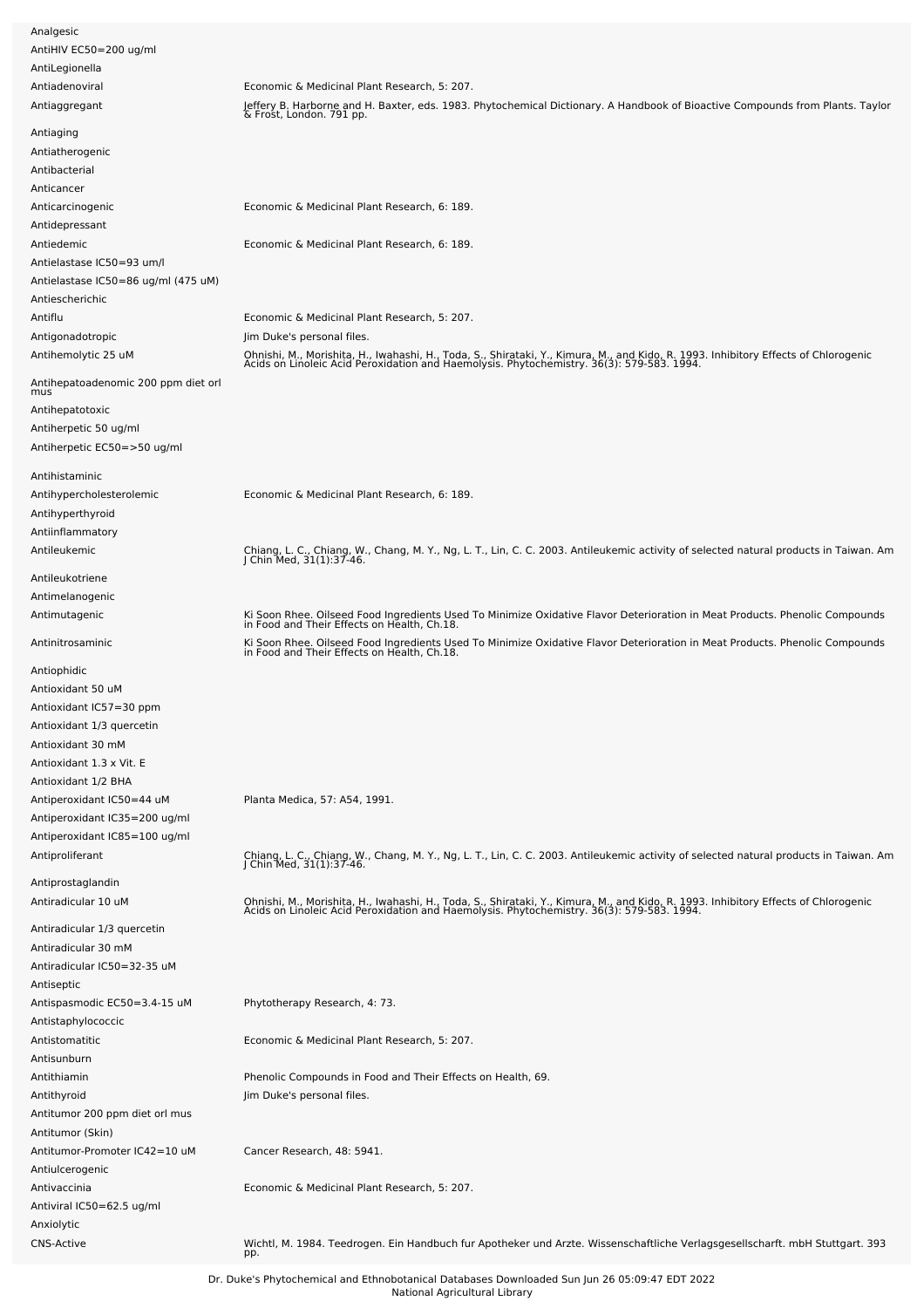| CARBOHYDRATES                                                          | Rhizome                                                                                                                                                                                             | 510000.0 | 566666.0 | $-1.19$ | $\ast$ |
|------------------------------------------------------------------------|-----------------------------------------------------------------------------------------------------------------------------------------------------------------------------------------------------|----------|----------|---------|--------|
| CAOUTCHOUC                                                             | Plant                                                                                                                                                                                               |          |          |         | $\ast$ |
|                                                                        |                                                                                                                                                                                                     |          |          |         |        |
| Xanthine-Oxidase-Inhibitor IC50=39.21<br>uМ                            | Mills, Simon and Bone, Kerry. 2000. Phytotherapy. Churchill Livinston, Edinburgh.                                                                                                                   |          |          |         |        |
| Vulnerary                                                              |                                                                                                                                                                                                     |          |          |         |        |
| Tumorigenic                                                            | 134-136, 1993.<br>Jim Duke's personal files.                                                                                                                                                        |          |          |         |        |
| Sunscreen IC98=25 mg/l                                                 | 134-136, 1993.<br>Lazarova*, G., Kostova, I., Neychev, H. 1992. Photodynamic damage prevention by some hydroxycoumarins. Fitoterapia 64(2):                                                         |          |          |         |        |
| Sunscreen IC91=5 mg/l                                                  | 134-136, 1993.<br>Lazarova*, G., Kostova, I., Neychev, H. 1992. Photodynamic damage prevention by some hydroxycoumarins. Fitoterapia 64(2):                                                         |          |          |         |        |
| Sunscreen IC50=2.5 mg/l                                                | Lazarova*, G., Kostova, I., Neychev, H. 1992. Photodynamic damage prevention by some hydroxycoumarins. Fitoterapia 64(2):                                                                           |          |          |         |        |
| Prostaglandigenic<br>Sedative 500 mg                                   |                                                                                                                                                                                                     |          |          |         |        |
| Prooxidant                                                             |                                                                                                                                                                                                     |          |          |         |        |
| Pesticide                                                              |                                                                                                                                                                                                     |          |          |         |        |
| Ornithine-Decarboxylase-Inhibitor                                      | Hagerman, A.E. Tannin-Protein Interactions. Phenolic Compounds in Food and Their Effects on Health, Ch.19.                                                                                          |          |          |         |        |
| Metal-Chelator                                                         | McEvily, A.J., Ivengar, R., and Gross, A.T. Inhibition of Polyphenol Oxidase by Phenolic Compounds. Phenolic Compounds in Food<br>and Their Effects on Health, Ch.25.                               |          |          |         |        |
| Lyase-Inhibitor IC50=94-164 uM                                         |                                                                                                                                                                                                     |          |          |         |        |
| Lipoxygenase-Inhibitor IC50=62-148 uM                                  |                                                                                                                                                                                                     |          |          |         |        |
| Lipoxygenase-Inhibitor IC27=5 mM                                       | Oszmianski, J. and Lee, C.Y. 1990. Inhibitory Effect of Phenolics on Carotene Bleaching in Vegetables. J. Agric. Food Chem. 38:<br>688-690.                                                         |          |          |         |        |
| Leukotriene-Inhibitor                                                  |                                                                                                                                                                                                     |          |          |         |        |
| Insectifuge                                                            | Tunon, H., Thorsell, W., and Bohlin, L. 1993. Mosquito Repelling Activity of Compounds Occurring in Achillea millefolium L.<br>(Asteraceae). Economic Botany 48(2): 111-120, 1994.                  |          |          |         |        |
| Immunostimulant                                                        |                                                                                                                                                                                                     |          |          |         |        |
| Histamine-Inhibitor                                                    |                                                                                                                                                                                                     |          |          |         |        |
| Hepatotropic                                                           | Publishing Co., Philadelphia Pa., page 210.                                                                                                                                                         |          |          |         |        |
| Hepatoprotective                                                       | Advance in Chinese Medicinal Materials Research. 1985. Eds. H. M. Chang, H. W. Yeung, W. -W. Tso and A. Koo. World Scientific                                                                       |          |          |         |        |
| Hepatocarcinogenic 400 ppm diet orl<br>mus (in the absence of alcohol) |                                                                                                                                                                                                     |          |          |         |        |
| Fungicide MIC=0.4 mg/ml                                                |                                                                                                                                                                                                     |          |          |         |        |
| Diuretic                                                               | Wichtl, M. 1984. Teedrogen. Ein Handbuch fur Apotheker und Arzte. Wissenschaftliche Verlagsgesellscharft. mbH Stuttgart. 393<br>pp.                                                                 |          |          |         |        |
| <b>DNA-Protective</b>                                                  |                                                                                                                                                                                                     |          |          |         |        |
| <b>DNA-Active</b>                                                      | Jeffery B. Harborne and H. Baxter, eds. 1983. Phytochemical Dictionary. A Handbook of Bioactive Compounds from Plants. Taylor<br>& Frost, London. 791 pp.                                           |          |          |         |        |
| Cytotoxic TC50=200 ug/ml                                               |                                                                                                                                                                                                     |          |          |         |        |
|                                                                        | Pharmaceutical Press, London. 296pp.                                                                                                                                                                |          |          |         |        |
| Collagen-Sparing<br>Cytoprotective                                     | Newall, C. A., Anderson, L. A. and Phillipson, J. D. 1996. Herbal Medicine - A Guide for Health-care Professionals. The                                                                             |          |          |         |        |
| Co-carcinogenic                                                        |                                                                                                                                                                                                     |          |          |         |        |
| Clastogenic                                                            | Jeffery B. Harborne and H. Baxter, eds. 1983. Phytochemical Dictionary. A Handbook of Bioactive Compounds from Plants. Taylor<br>& Frost, London. 791 pp.                                           |          |          |         |        |
|                                                                        | Williamson, E. M. and Evans, F. J., Potter's New Cyclopaedia of Botanical Drugs and Preparations, Revised Ed., Saffron Walden,<br>the C. W. Daniel Co., Ltd., Essex UK, 362 pp, 1988, reprint 1989. |          |          |         |        |
| Choleretic                                                             | pp.                                                                                                                                                                                                 |          |          |         |        |
| Chemopreventive<br>Cholagogue                                          | Wichtl, M. 1984. Teedrogen. Ein Handbuch fur Apotheker und Arzte. Wissenschaftliche Verlagsgesellscharft. mbH Stuttgart. 393                                                                        |          |          |         |        |
| Carcinogenic 2% (diet)                                                 |                                                                                                                                                                                                     |          |          |         |        |
| Cancer-Preventive                                                      | Stitt, P. A. Why George Should Eat Broccoli. Dougherty Co, Milwaukee, WI, 1990, 399 pp.                                                                                                             |          |          |         |        |
| Calcium-Antagonist IC50=1.2 uM rbt                                     |                                                                                                                                                                                                     |          |          |         |        |
| COX-2-Inhibitor IC32=100 uM                                            |                                                                                                                                                                                                     |          |          |         |        |
|                                                                        |                                                                                                                                                                                                     |          |          |         |        |

| CARBOHYDRATES   | Rhizome | 510000.0                 | 566666.0      | $-1.19$ |   |
|-----------------|---------|--------------------------|---------------|---------|---|
| CARBOHYDRATES   | Leaf    | 56000.0                  | 643678.0      | 0.25    |   |
| CATECHOL-TANNIN | Rhizome | $\overline{\phantom{a}}$ | 66000.0       |         | ж |
| CHICORIC-ACID   | Plant   | $\overline{\phantom{a}}$ | $\sim$ $\sim$ |         | ∗ |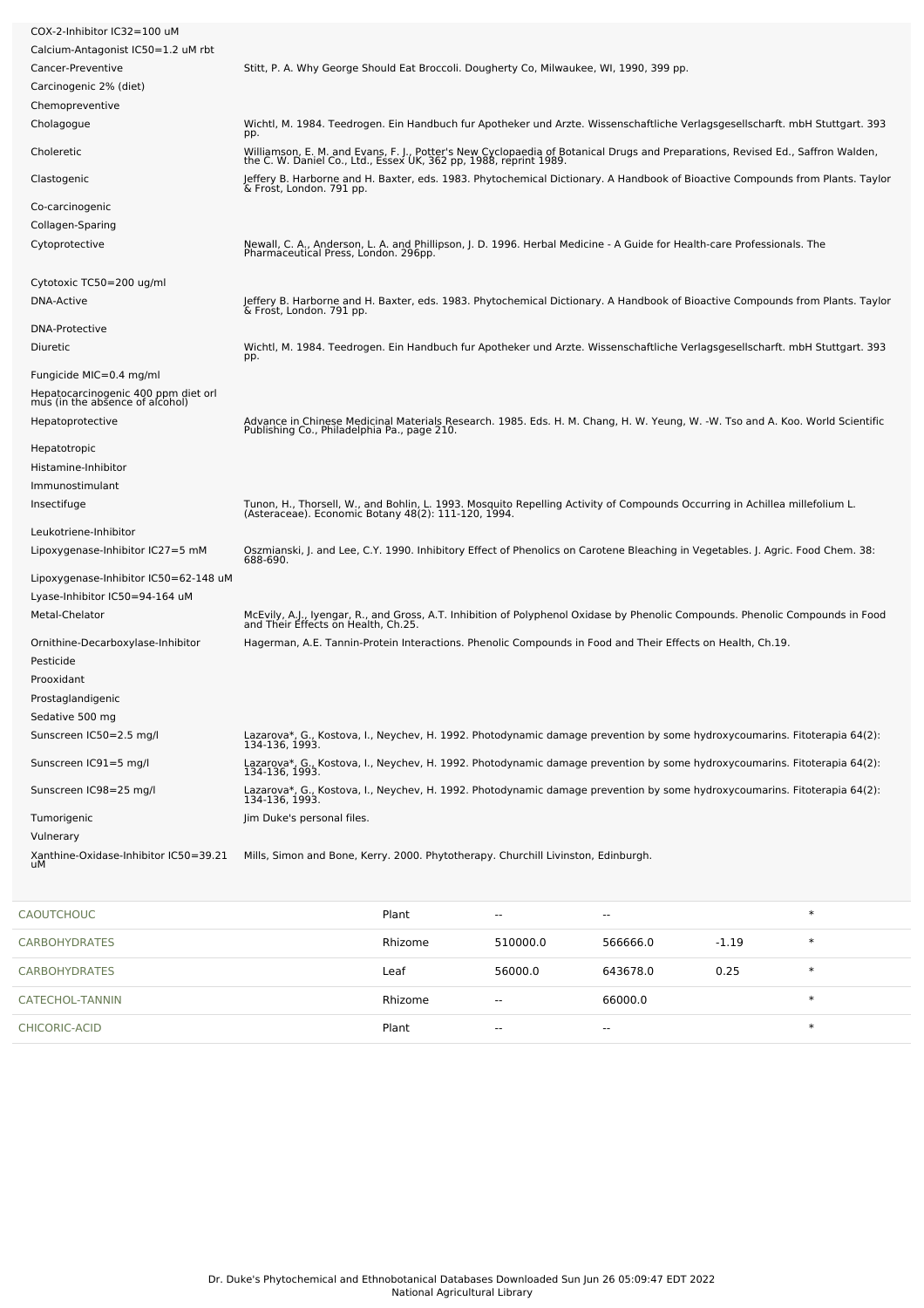| Activities (10)              |                                                     |        |
|------------------------------|-----------------------------------------------------|--------|
| AntiHIV                      |                                                     |        |
| AntiHIV-Integrase            |                                                     |        |
| Antiflu                      | Economic & Medicinal Plant Research, 5: 207.        |        |
| Antiradicular                |                                                     |        |
| Antistomatitic               | Economic & Medicinal Plant Research, 5: 194.        |        |
| Antisunburn IC87=20 uM       |                                                     |        |
| Antiviral IC50=125 ug/ml     | Economic & Medicinal Plant Research, 5: 253.        |        |
| Immunostimulant 10-100 ug/ml |                                                     |        |
| Pesticide                    |                                                     |        |
| Phagocytotic 10-100 ug/ml    |                                                     |        |
|                              |                                                     |        |
| CICHORIC-ACID                | Plant<br>$\overline{\phantom{a}}$<br>$\overline{a}$ | $\ast$ |
| Activities (14)              |                                                     |        |
| AntiHIV                      |                                                     |        |
| AntiHIV-Integrase            |                                                     |        |
| Antiflu                      | Economic & Medicinal Plant Research, 5: 207.        |        |
| Antiotitic                   |                                                     |        |
| Antiradicular                |                                                     |        |
| Antistomatitic               | Economic & Medicinal Plant Research, 5: 194.        |        |
| Antisunburn IC87=20 uM       |                                                     |        |
| Antiviral IC50=125 ug/ml     | Economic & Medicinal Plant Research, 5: 253.        |        |
| <b>Bacteristat</b>           |                                                     |        |
| Collagen-Sparing IC87=20 uM  |                                                     |        |
| Hyaluronidase-Inhibitor      |                                                     |        |
| Immunostimulant 10-100 ug/ml |                                                     |        |
| Pesticide                    |                                                     |        |
| Phagocytotic 10-100 ug/ml    |                                                     |        |
|                              |                                                     |        |
| CINNAMIC-ACID                | Plant<br>--                                         | $\ast$ |
|                              |                                                     |        |

| <b>Activities (18)</b>                                                            |                                                                                                                                                                                                            |
|-----------------------------------------------------------------------------------|------------------------------------------------------------------------------------------------------------------------------------------------------------------------------------------------------------|
| Aldose-Reductase-Inhibitor 4<br>ug/ml (weak activity)<br>Allergenic<br>Anesthetic | Ichikawa, K., et al. 1991. Isolation and Structure Determination of Aldose Reductase Inhibitors from Traditional Thai Medicine, and<br>Syntheses of Their Derivatives. Sankyo Kenkyusho Nempo, 43: 99-110. |
| Antibacterial                                                                     | Martindale's 28th                                                                                                                                                                                          |
| Antiinflammatory                                                                  |                                                                                                                                                                                                            |
| Antimutagenic                                                                     | Economic & Medicinal Plant Research, 6: 235.                                                                                                                                                               |
| Antispasmodic                                                                     | Jeffery B. Harborne and H. Baxter, eds. 1983. Phytochemical Dictionary. A Handbook of Bioactive Compounds from Plants. Taylor &<br>Frost, London. 791 pp.                                                  |
| Cancer-Preventive                                                                 | Stitt, P. A. Why George Should Eat Broccoli. Dougherty Co, Milwaukee, WI, 1990, 399 pp.                                                                                                                    |
| Choleretic                                                                        |                                                                                                                                                                                                            |
| Dermatitigenic                                                                    | Jeffery B. Harborne and H. Baxter, eds. 1983. Phytochemical Dictionary. A Handbook of Bioactive Compounds from Plants. Taylor &<br>Frost, London. 791 pp.                                                  |
| FLavor FEMA 4-40                                                                  | Aloe Research Council - Duke writeup of non-peer reviewd book by Coats and draft by Henry                                                                                                                  |
| Fungicide                                                                         |                                                                                                                                                                                                            |
| Herbicide                                                                         |                                                                                                                                                                                                            |
| Laxative                                                                          |                                                                                                                                                                                                            |
| Lipoxygenase-Inhibitor                                                            |                                                                                                                                                                                                            |
| Pesticide                                                                         |                                                                                                                                                                                                            |
| Tyrosinase-Inhibitor ID50=700<br>uМ                                               |                                                                                                                                                                                                            |
| Vermifuge                                                                         |                                                                                                                                                                                                            |
|                                                                                   |                                                                                                                                                                                                            |

| D-CAFFEYL-TARTARIC-ACID |                                                                                                                                                                                                                                   | Plant   | $\sim$ $\sim$            | $\overline{\phantom{a}}$ |         | $\ast$ |  |
|-------------------------|-----------------------------------------------------------------------------------------------------------------------------------------------------------------------------------------------------------------------------------|---------|--------------------------|--------------------------|---------|--------|--|
| EO                      |                                                                                                                                                                                                                                   | Rhizome | $\overline{\phantom{a}}$ | 1800.0                   | $-0.65$ | $\ast$ |  |
| <b>FAT</b>              |                                                                                                                                                                                                                                   | Rhizome | 12000.0                  | 13333.0                  | $-0.71$ | $\ast$ |  |
| <b>FAT</b>              |                                                                                                                                                                                                                                   | Leaf    | 1000.0                   | 11494.0                  | $-0.9$  | $\ast$ |  |
| FERULIC-ACID            |                                                                                                                                                                                                                                   | Plant   | $\overline{\phantom{a}}$ | $\overline{\phantom{a}}$ |         | $\ast$ |  |
| <b>Activities (61)</b>  |                                                                                                                                                                                                                                   |         |                          |                          |         |        |  |
| Allelopathic            | Holappa, L.D., and Blum*, U. 1991. Effects of Exogenously Applied Ferulic Acid, a Potential Allelopathic Compound, on Leaf Growth, Water<br>Utilization, and Endogenous Abscisic Acid Levels of Tomato, Cucumber, and Bean. J. of |         |                          |                          |         |        |  |

Analgesic Advance in Chinese Medicinal Materials Research. 1985. Eds. H. M. Chang, H. W. Yeung, W. -W. Tso and A. Koo. World Scientific Publishing Co., Philadelphia Pa., page 69. Dr. Duke's Phytochemical and Ethnobotanical Databases Downloaded Sun Jun 26 05:09:47 EDT 2022

National Agricultural Library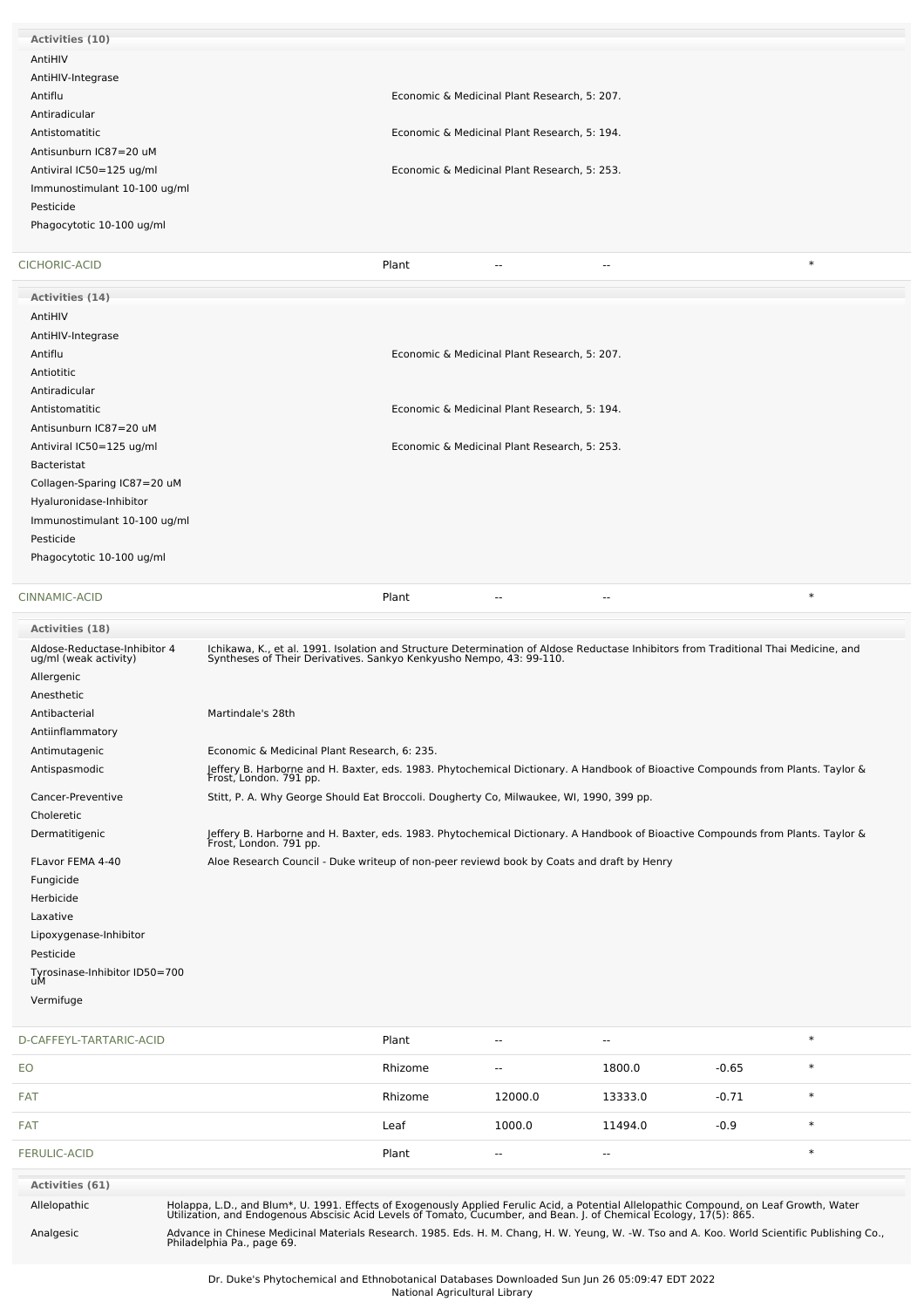| Antiaggregant                                | Ozaki, Y. and Ma, J-P. 1989. Inhibitory Effects of Tetramethylpyrazine and Ferulic Acid on Spontaneous Movement of Rat Uterus in Situ. Chem.<br>Pharm. Bull. 38(6): 1620-1623, 1990.                                                                                                   |
|----------------------------------------------|----------------------------------------------------------------------------------------------------------------------------------------------------------------------------------------------------------------------------------------------------------------------------------------|
| Antiallergic<br>Antiarrhythmic               | Leung, A. Y. and Foster, S. 1995. Encyclopedia of Common Natural Ingredients 2nd Ed. John Wiley & Sons, New York. 649 pp.                                                                                                                                                              |
| Antibacterial                                | Jeffery B. Harborne and H. Baxter, eds. 1983. Phytochemical Dictionary. A Handbook of Bioactive Compounds from Plants. Taylor & Frost,<br>Londón. 791 pp.                                                                                                                              |
| Anticancer (Colon)                           |                                                                                                                                                                                                                                                                                        |
| Anticancer<br>(Forestomach)                  |                                                                                                                                                                                                                                                                                        |
| Anticancer (Liver)                           |                                                                                                                                                                                                                                                                                        |
| Anticancer (Skin)                            |                                                                                                                                                                                                                                                                                        |
| Anticarcinogenic                             |                                                                                                                                                                                                                                                                                        |
| Antidysmenorrheic                            |                                                                                                                                                                                                                                                                                        |
| Antiestrogenic                               | Jeffery B. Harborne and H. Baxter, eds. 1983. Phytochemical Dictionary. A Handbook of Bioactive Compounds from Plants. Taylor & Frost,<br>Londón. 791 pp.                                                                                                                              |
| Antihepatotoxic<br>Antiherpetic              | Jeffery B. Harborne and H. Baxter, eds. 1983. Phytochemical Dictionary. A Handbook of Bioactive Compounds from Plants. Taylor & Frost,<br>Londón. 791 pp.                                                                                                                              |
| Antiinflammatory                             | Hagerman, A.E. Tannin-Protein Interactions. Phenolic Compounds in Food and Their Effects on Health, Ch.19.                                                                                                                                                                             |
| Antileukemic IC50=25-<br>56 ug/ml            | Chiang, L. C., Chiang, W., Chang, M. Y., Ng, L. T., Lin, C. C. 2003. Antileukemic activity of selected natural products in Taiwan. Am J Chin Med,<br>$31(1)$ : 37-46.                                                                                                                  |
| Antimitotic                                  | Jeffery B. Harborne and H. Baxter, eds. 1983. Phytochemical Dictionary. A Handbook of Bioactive Compounds from Plants. Taylor & Frost,<br>Londón. 791 pp.                                                                                                                              |
| Antimutagenic                                | Ki Soon Rhee. Oilseed Food Ingredients Used To Minimize Oxidative Flavor Deterioration in Meat Products. Phenolic Compounds in Food and<br>Their Effects on Health, Ch.18.                                                                                                             |
| Antineoplastic<br>(Stomach)                  |                                                                                                                                                                                                                                                                                        |
| Antinitrosaminic                             | Ki Soon Rhee. Oilseed Food Ingredients Used To Minimize Oxidative Flavor Deterioration in Meat Products. Phenolic Compounds in Food and<br>Their Effects on Health, Ch.18.                                                                                                             |
| Antioxidant 3,000 uM<br>Antioxidant IC51=200 |                                                                                                                                                                                                                                                                                        |
| ppm<br>Antioxidant 1/3<br>quercetin          |                                                                                                                                                                                                                                                                                        |
| Antioxidant 1/2 BHA                          |                                                                                                                                                                                                                                                                                        |
| Antioxidant EC50=9-15                        |                                                                                                                                                                                                                                                                                        |
| ug/ml<br>Antiradicular EC50=9-15<br>ug/ml    |                                                                                                                                                                                                                                                                                        |
| -Antiradicular IC50=116<br>124 uM            |                                                                                                                                                                                                                                                                                        |
| Antiserotonin                                | Jeffery B. Harborne and H. Baxter, eds. 1983. Phytochemical Dictionary. A Handbook of Bioactive Compounds from Plants. Taylor & Frost,<br>Londón. 791 pp.                                                                                                                              |
| Antispasmodic                                | Leung, A. Y. and Foster, S. 1995. Encyclopedia of Common Natural Ingredients 2nd Ed. John Wiley & Sons, New York. 649 pp.                                                                                                                                                              |
| Antithrombic<br>Antitumor                    | Leung, A. Y. and Foster, S. 1995. Encyclopedia of Common Natural Ingredients 2nd Ed. John Wiley & Sons, New York. 649 pp.<br>Jeffery B. Harborne and H. Baxter, eds. 1983. Phytochemical Dictionary. A Handbook of Bioactive Compounds from Plants. Taylor & Frost,<br>Londón. 791 pp. |
| Antitumor (Colon)                            |                                                                                                                                                                                                                                                                                        |
| Antitumor                                    |                                                                                                                                                                                                                                                                                        |
| (Forestomach)                                |                                                                                                                                                                                                                                                                                        |
| Antitumor (Liver)<br>Antitumor (Skin)        |                                                                                                                                                                                                                                                                                        |
| Antitumor-Promoter<br>IC46=10 uM             | Cancer Research, 48: 5941.                                                                                                                                                                                                                                                             |
| Antiviral                                    | Vlietinck, A.J. and Dommisse, R.A. eds. 1985. Advances in Medicinal Plant Research. Wiss. Verlag. Stuttgart.                                                                                                                                                                           |
| Arteriodilator                               | Ozaki, Y. and Ma, J-P. 1989. Inhibitory Effects of Tetramethylpyrazine and Ferulic Acid on Spontaneous Movement of Rat Uterus in Situ. Chem.<br>Pharm. Bull. 38(6): 1620-1623, 1990.                                                                                                   |
| Cancer-Preventive<br>Candidicide             | Stitt, P. A. Why George Should Eat Broccoli. Dougherty Co, Milwaukee, WI, 1990, 399 pp.<br>Jeffery B. Harborne and H. Baxter, eds. 1983. Phytochemical Dictionary. A Handbook of Bioactive Compounds from Plants. Taylor & Frost,<br>London. 791 pp.                                   |
| Cardiac                                      | Ozaki, Y. and Ma, J-P. 1989. Inhibitory Effects of Tetramethylpyrazine and Ferulic Acid on Spontaneous Movement of Rat Uterus in Situ. Chem.<br>Pharm. Bull. 38(6): 1620-1623, 1990.                                                                                                   |
| Cholagogue                                   | Pharmazie, 46: 156, 1991.                                                                                                                                                                                                                                                              |
| Choleretic                                   | Williamson, E. M. and Evans, F. J., Potter's New Cyclopaedia of Botanical Drugs and Preparations, Revised Ed., Saffron Walden, the C. W. Daniel<br>Co., Ltd., Essex UK, 362 pp, 1988, reprint 1989.                                                                                    |
| Fungicide                                    | Nigg, H.N. and Seigler, D.S., eds. 1992. Phytochemical Resources for Medicine and Agriculture. Plenum Press, New York. 445 pp.                                                                                                                                                         |
| Hepatoprotective<br>Hepatotropic             | Mills, Simon and Bone, Kerry. 2000. Phytotherapy. Churchill Livinston, Edinburgh.                                                                                                                                                                                                      |
| Herbicide                                    | Angewandte Botanik 68(5/6)=1994. Page 195.                                                                                                                                                                                                                                             |
| Hydrocholerectic                             | Jeffery B. Harborne and H. Baxter, eds. 1983. Phytochemical Dictionary. A Handbook of Bioactive Compounds from Plants. Taylor & Frost,<br>Londón. 791 pp.                                                                                                                              |
| Hypolipidemic                                |                                                                                                                                                                                                                                                                                        |
| Immunostimulant<br>Insectifuge               | Economic & Medicinal Plant Research, 1: 124.<br>Tunon, H., Thorsell, W., and Bohlin, L. 1993. Mosquito Repelling Activity of Compounds Occurring in Achillea millefolium L. (Asteraceae).<br>Economic Botany 48(2): 111-120, 1994.                                                     |
| Metal-Chelator                               | McEvily, A.J., Iyengar, R., and Gross, A.T. Inhibition of Polyphenol Oxidase by Phenolic Compounds. Phenolic Compounds in Food and Their<br>Effects on Health, Ch.25.                                                                                                                  |
| Ornithine-<br>Decarboxylase-Inhibitor        | Hagerman, A.E. Tannin-Protein Interactions. Phenolic Compounds in Food and Their Effects on Health, Ch.19.                                                                                                                                                                             |
| Pesticide                                    |                                                                                                                                                                                                                                                                                        |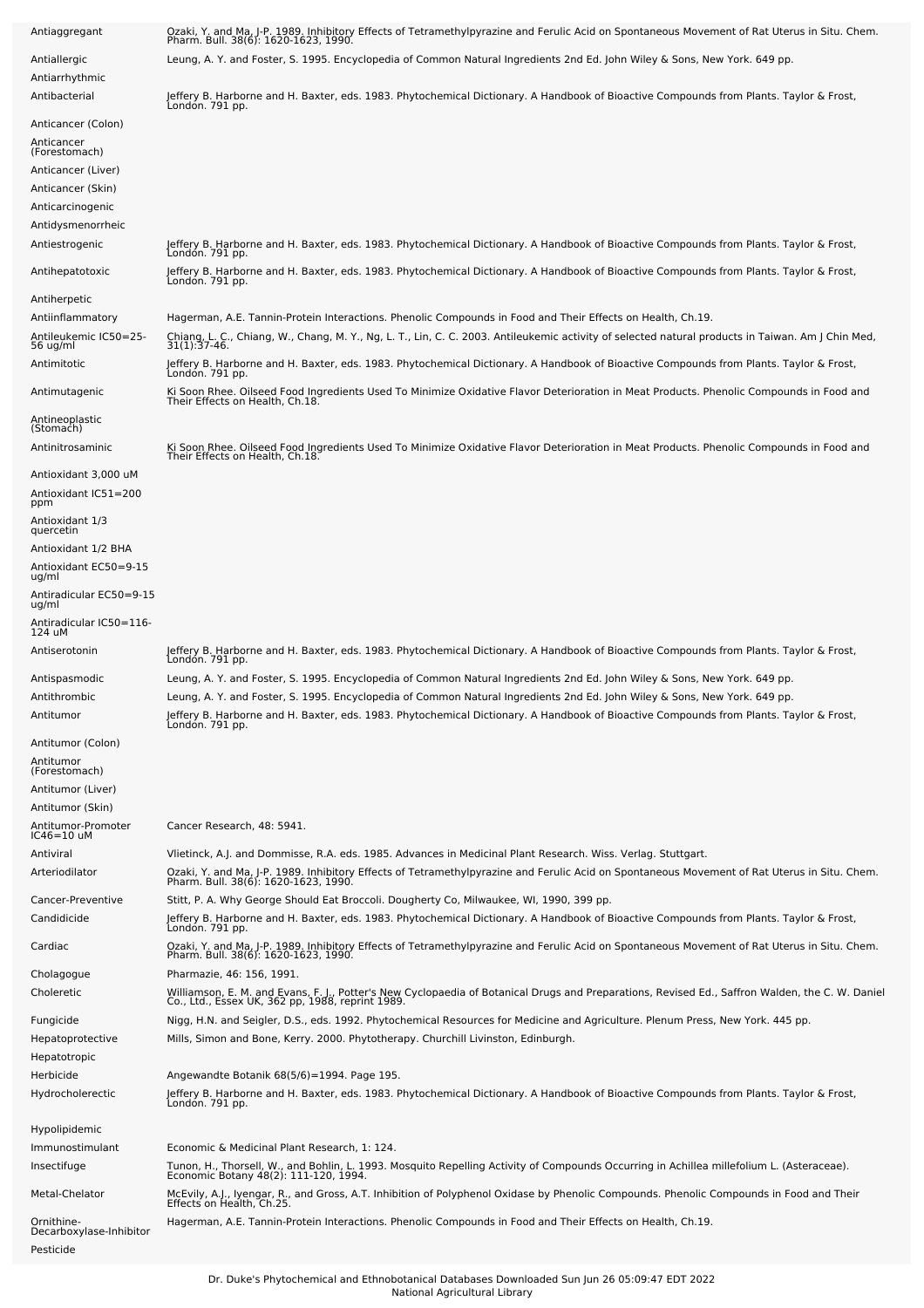| Phagocytotic                                      |                                                                                                                                                                                      |         |          |                |         |        |
|---------------------------------------------------|--------------------------------------------------------------------------------------------------------------------------------------------------------------------------------------|---------|----------|----------------|---------|--------|
| Preservative                                      | Merck 11th Edition                                                                                                                                                                   |         |          |                |         |        |
| Prostaglandigenic                                 |                                                                                                                                                                                      |         |          |                |         |        |
| Prostaglandin-Synthesis-<br>Inhibitor 0.58-3.2 mM | Xu, L. N., Yu, W. G., Tian, J. Y., Liu, Q. Y. 1990. Effect of Sodium Ferulate on Arachidonic Acid Metabolism. Yao Hsueh Hsueh Pao, 25(6): 412-416.                                   |         |          |                |         |        |
| Sunscreen                                         | Chemical Marketing Reporter; a weekly tabloid, 9/10/92.                                                                                                                              |         |          |                |         |        |
| Uterosedative 30-100                              | Ozaki, Y. and Ma, J-P. 1989. Inhibitory Effects of Tetramethylpyrazine and Ferulic Acid on Spontaneous Movement of Rat Uterus in Situ. Chem.<br>Pharm. Bull. 38(6): 1620-1623, 1990. |         |          |                |         |        |
| mg/kg ivn rat                                     |                                                                                                                                                                                      |         |          |                |         |        |
| FIBER                                             |                                                                                                                                                                                      | Rhizome | 200000.0 | 222222.0       | 0.49    | $\ast$ |
| <b>Activities (15)</b>                            |                                                                                                                                                                                      |         |          |                |         |        |
| Angiotensin-Receptor-Blocker                      |                                                                                                                                                                                      |         |          |                |         |        |
| Antidiabetic                                      |                                                                                                                                                                                      |         |          |                |         |        |
| Antihypertensive                                  |                                                                                                                                                                                      |         |          |                |         |        |
| Antiobesity                                       |                                                                                                                                                                                      |         |          |                |         |        |
| Antitumor                                         | Pizzorno, J.E. and Murray, M.T. 1985. A Textbook of Natural Medicine. John Bastyr College Publications, Seattle, Washington (Looseleaf).                                             |         |          |                |         |        |
| Antiulcer                                         | Pizzorno, J.E. and Murray, M.T. 1985. A Textbook of Natural Medicine. John Bastyr College Publications, Seattle, Washington (Looseleaf).                                             |         |          |                |         |        |
| Beta-Blocker                                      |                                                                                                                                                                                      |         |          |                |         |        |
| Cancer-Preventive                                 | Stitt, P. A. Why George Should Eat Broccoli. Dougherty Co, Milwaukee, WI, 1990, 399 pp.                                                                                              |         |          |                |         |        |
| Cardioprotective                                  |                                                                                                                                                                                      |         |          |                |         |        |
| Diuretic                                          |                                                                                                                                                                                      |         |          |                |         |        |
|                                                   |                                                                                                                                                                                      |         |          |                |         |        |
| Hypocholesterolemic                               |                                                                                                                                                                                      |         |          |                |         |        |
| Hypotensive 10 g/man/day/orl                      | Pizzorno, J.E. and Murray, M.T. 1985. A Textbook of Natural Medicine. John Bastyr College Publications, Seattle, Washington (Looseleaf).                                             |         |          |                |         |        |
| Hypouricemic                                      |                                                                                                                                                                                      |         |          |                |         |        |
| Laxative                                          |                                                                                                                                                                                      |         |          |                |         |        |
| Vasodilator                                       |                                                                                                                                                                                      |         |          |                |         |        |
|                                                   |                                                                                                                                                                                      |         |          |                |         |        |
| FIBER                                             |                                                                                                                                                                                      | Leaf    | 14000.0  |                | $-0.01$ | $\ast$ |
|                                                   |                                                                                                                                                                                      |         |          | 160919.0       |         |        |
| <b>Activities (15)</b>                            |                                                                                                                                                                                      |         |          |                |         |        |
|                                                   |                                                                                                                                                                                      |         |          |                |         |        |
| Angiotensin-Receptor-Blocker                      |                                                                                                                                                                                      |         |          |                |         |        |
| Antidiabetic                                      |                                                                                                                                                                                      |         |          |                |         |        |
| Antihypertensive                                  |                                                                                                                                                                                      |         |          |                |         |        |
| Antiobesity                                       |                                                                                                                                                                                      |         |          |                |         |        |
| Antitumor                                         | Pizzorno, J.E. and Murray, M.T. 1985. A Textbook of Natural Medicine. John Bastyr College Publications, Seattle, Washington (Looseleaf).                                             |         |          |                |         |        |
| Antiulcer                                         | Pizzorno, J.E. and Murray, M.T. 1985. A Textbook of Natural Medicine. John Bastyr College Publications, Seattle, Washington (Looseleaf).                                             |         |          |                |         |        |
| Beta-Blocker                                      |                                                                                                                                                                                      |         |          |                |         |        |
| Cancer-Preventive                                 | Stitt, P. A. Why George Should Eat Broccoli. Dougherty Co, Milwaukee, WI, 1990, 399 pp.                                                                                              |         |          |                |         |        |
| Cardioprotective                                  |                                                                                                                                                                                      |         |          |                |         |        |
| Diuretic                                          |                                                                                                                                                                                      |         |          |                |         |        |
| Hypocholesterolemic                               |                                                                                                                                                                                      |         |          |                |         |        |
| Hypotensive 10 g/man/day/orl                      | Pizzorno, J.E. and Murray, M.T. 1985. A Textbook of Natural Medicine. John Bastyr College Publications, Seattle, Washington (Looseleaf).                                             |         |          |                |         |        |
| Hypouricemic                                      |                                                                                                                                                                                      |         |          |                |         |        |
| Laxative                                          |                                                                                                                                                                                      |         |          |                |         |        |
| Vasodilator                                       |                                                                                                                                                                                      |         |          |                |         |        |
|                                                   |                                                                                                                                                                                      |         |          |                |         |        |
| <b>FUCOSE</b>                                     |                                                                                                                                                                                      | Plant   |          |                |         | $\ast$ |
| FUMARIC-ACID                                      |                                                                                                                                                                                      | Leaf    | ٠.       | $\overline{a}$ |         | $\ast$ |
|                                                   |                                                                                                                                                                                      |         |          |                |         |        |
| <b>Activities (7)</b>                             |                                                                                                                                                                                      |         |          |                |         |        |
| Acidulant                                         | Martindale's 28th                                                                                                                                                                    |         |          |                |         |        |
| Antidermatitic                                    | Wichtl, M. 1984. Teedrogen. Ein Handbuch fur Apotheker und Arzte. Wissenschaftliche Verlagsgesellscharft. mbH Stuttgart. 393 pp.                                                     |         |          |                |         |        |
| Antihepatocarcinogenic<br>IC100=1% (diet)         | Akao, M. and Kuroda, K. 1990. Inhibitory Effect of Fumaric Acid on Hepatocarcinogenesis by Thioacetamide in Mice. Chem. Pharm. Bull.<br>38(7): 2012-2014, 1990.                      |         |          |                |         |        |
| Antioxidant                                       | Merck 11th Edition                                                                                                                                                                   |         |          |                |         |        |
| Antipsoriac                                       | Wichtl, M. 1984. Teedrogen. Ein Handbuch fur Apotheker und Arzte. Wissenschaftliche Verlagsgesellscharft. mbH Stuttgart. 393 pp.                                                     |         |          |                |         |        |

FLavor FEMA 50-3,600 Aloe Research Council - Duke writeup of non-peer reviewd book by Coats and draft by Henry

| <b>GALACTOSE</b>                           | Plant | $- -$             | $- -$  | ∗      |
|--------------------------------------------|-------|-------------------|--------|--------|
| Activities (1)<br>Sweetener 0.32 x sucrose |       | Martindale's 28th |        |        |
| GALACTURONIC-ACID                          | Plant | $\sim$            | $\sim$ | ∗      |
| <b>GLUCOSE</b>                             | Plant | $- -$             | $- -$  | $\ast$ |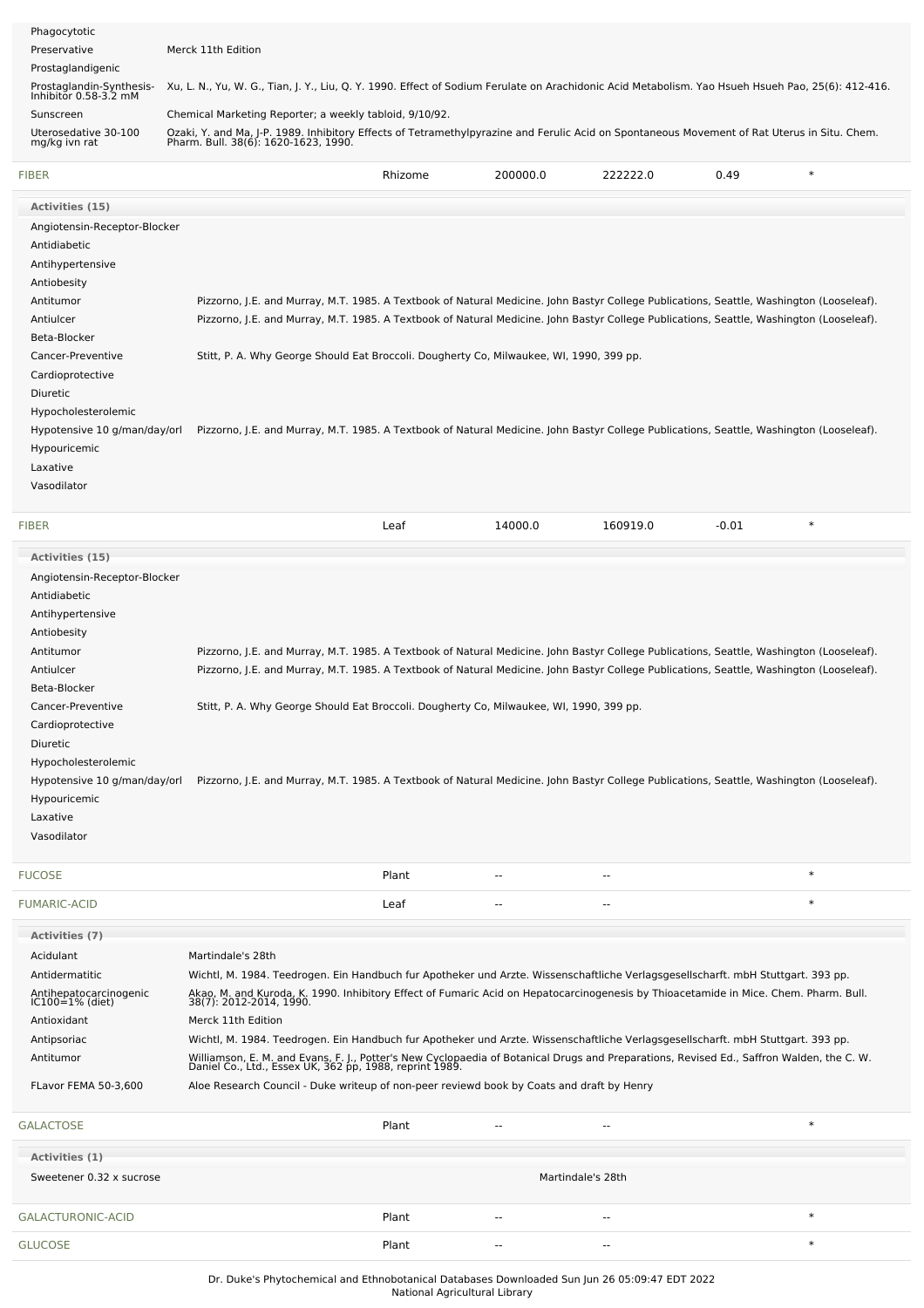| <b>Activities (7)</b>        |                                                                                                                                                           |                               |                                                                                                                                                    |                    |                          |         |        |
|------------------------------|-----------------------------------------------------------------------------------------------------------------------------------------------------------|-------------------------------|----------------------------------------------------------------------------------------------------------------------------------------------------|--------------------|--------------------------|---------|--------|
| Acetylcholinergic            |                                                                                                                                                           |                               |                                                                                                                                                    |                    |                          |         |        |
| Antiedemic                   | Jeffery B. Harborne and H. Baxter, eds. 1983. Phytochemical Dictionary. A Handbook of Bioactive Compounds from Plants. Taylor & Frost, London. 791<br>pp. |                               |                                                                                                                                                    |                    |                          |         |        |
| Antihepatotoxic              | Merck 11th Edition                                                                                                                                        |                               |                                                                                                                                                    |                    |                          |         |        |
| Antiketotic                  | Merck 11th Edition                                                                                                                                        |                               |                                                                                                                                                    |                    |                          |         |        |
| Antivaricose<br>pp.          |                                                                                                                                                           |                               | Jeffery B. Harborne and H. Baxter, eds. 1983. Phytochemical Dictionary. A Handbook of Bioactive Compounds from Plants. Taylor & Frost, London. 791 |                    |                          |         |        |
| Hyperglycemic                | Merck 11th Edition                                                                                                                                        |                               |                                                                                                                                                    |                    |                          |         |        |
|                              |                                                                                                                                                           | Science News, 138: 189, 1990. |                                                                                                                                                    |                    |                          |         |        |
| Memory-<br>Enhancer          |                                                                                                                                                           |                               |                                                                                                                                                    |                    |                          |         |        |
| GLUCURONIC-ACID              |                                                                                                                                                           |                               | Plant                                                                                                                                              |                    |                          |         | $\ast$ |
| <b>Activities (4)</b>        |                                                                                                                                                           |                               |                                                                                                                                                    |                    |                          |         |        |
| Antidote (Camphor)           |                                                                                                                                                           |                               |                                                                                                                                                    |                    |                          |         |        |
| Antidote (Morphine)          |                                                                                                                                                           |                               |                                                                                                                                                    |                    |                          |         |        |
| Antihepatotoxic              |                                                                                                                                                           |                               |                                                                                                                                                    |                    |                          |         |        |
| Detoxicant                   |                                                                                                                                                           |                               |                                                                                                                                                    | Merck 11th Edition |                          |         |        |
| <b>HCN</b>                   |                                                                                                                                                           |                               | Plant                                                                                                                                              |                    |                          |         | $\ast$ |
| Activities (9)               |                                                                                                                                                           |                               |                                                                                                                                                    |                    |                          |         |        |
| Antiasthmatic                |                                                                                                                                                           |                               | Huang, K. C. 1993. The Pharmacology of Chinese Herbs. CRC Press, Boca Raton, FL 388 pp.                                                            |                    |                          |         |        |
| Antidote Ihl (=Amyl Nitrite) |                                                                                                                                                           | Martindale's 29th             |                                                                                                                                                    |                    |                          |         |        |
| Antitussive                  |                                                                                                                                                           |                               | Huang, K. C. 1993. The Pharmacology of Chinese Herbs. CRC Press, Boca Raton, FL 388 pp.                                                            |                    |                          |         |        |
| Bronchosedative              |                                                                                                                                                           |                               | Huang, K. C. 1993. The Pharmacology of Chinese Herbs. CRC Press, Boca Raton, FL 388 pp.                                                            |                    |                          |         |        |
| Insecticide                  |                                                                                                                                                           |                               | Jacobson, M., Glossary of Plant-Derived Insect Deterrents, CRC Press, Inc., Boca Raton, FL, 213 p, 1990.                                           |                    |                          |         |        |
| Pesticide                    |                                                                                                                                                           |                               |                                                                                                                                                    |                    |                          |         |        |
| Respirastimulant             |                                                                                                                                                           |                               | Huang, K. C. 1993. The Pharmacology of Chinese Herbs. CRC Press, Boca Raton, FL 388 pp.                                                            |                    |                          |         |        |
| Rodenticide                  |                                                                                                                                                           | Martindale's 29th             |                                                                                                                                                    |                    |                          |         |        |
| Vasomotor-Stimulant          |                                                                                                                                                           |                               |                                                                                                                                                    |                    |                          |         |        |
| <b>HCN</b>                   |                                                                                                                                                           |                               | Leaf                                                                                                                                               | --                 | 560.0                    | $-0.79$ | $\ast$ |
| <b>Activities (9)</b>        |                                                                                                                                                           |                               |                                                                                                                                                    |                    |                          |         |        |
| Antiasthmatic                |                                                                                                                                                           |                               | Huang, K. C. 1993. The Pharmacology of Chinese Herbs. CRC Press, Boca Raton, FL 388 pp.                                                            |                    |                          |         |        |
| Antidote Ihl (=Amyl Nitrite) |                                                                                                                                                           | Martindale's 29th             |                                                                                                                                                    |                    |                          |         |        |
| Antitussive                  |                                                                                                                                                           |                               | Huang, K. C. 1993. The Pharmacology of Chinese Herbs. CRC Press, Boca Raton, FL 388 pp.                                                            |                    |                          |         |        |
| Bronchosedative              |                                                                                                                                                           |                               | Huang, K. C. 1993. The Pharmacology of Chinese Herbs. CRC Press, Boca Raton, FL 388 pp.                                                            |                    |                          |         |        |
| Insecticide                  |                                                                                                                                                           |                               | Jacobson, M., Glossary of Plant-Derived Insect Deterrents, CRC Press, Inc., Boca Raton, FL, 213 p, 1990.                                           |                    |                          |         |        |
| Pesticide                    |                                                                                                                                                           |                               |                                                                                                                                                    |                    |                          |         |        |
| Respirastimulant             |                                                                                                                                                           |                               | Huang, K. C. 1993. The Pharmacology of Chinese Herbs. CRC Press, Boca Raton, FL 388 pp.                                                            |                    |                          |         |        |
| Rodenticide                  |                                                                                                                                                           | Martindale's 29th             |                                                                                                                                                    |                    |                          |         |        |
| Vasomotor-Stimulant          |                                                                                                                                                           |                               |                                                                                                                                                    |                    |                          |         |        |
| <b>IODINE</b>                |                                                                                                                                                           |                               | Leaf                                                                                                                                               | ۰.                 | 0.9                      | 0.15    | $\ast$ |
| <b>Activities (12)</b>       |                                                                                                                                                           |                               |                                                                                                                                                    |                    |                          |         |        |
| Acnegenic                    |                                                                                                                                                           |                               | Davies, S., and Stewart, A. 1990. Nutritional Medicine. Avon Books, New York. 509pp.                                                               |                    |                          |         |        |
| Antibacterial                |                                                                                                                                                           |                               |                                                                                                                                                    |                    |                          |         |        |
| Antigoiter                   |                                                                                                                                                           |                               | Davies, S., and Stewart, A. 1990. Nutritional Medicine. Avon Books, New York. 509pp.                                                               |                    |                          |         |        |
| Antiseptic                   |                                                                                                                                                           |                               |                                                                                                                                                    |                    |                          |         |        |
| Antithyrotoxic               |                                                                                                                                                           |                               | Davies, S., and Stewart, A. 1990. Nutritional Medicine. Avon Books, New York. 509pp.                                                               |                    |                          |         |        |
| Antiviral                    |                                                                                                                                                           |                               |                                                                                                                                                    |                    |                          |         |        |
| Dermatitigenic               |                                                                                                                                                           |                               | Davies, S., and Stewart, A. 1990. Nutritional Medicine. Avon Books, New York. 509pp.                                                               |                    |                          |         |        |
| Fungicide                    |                                                                                                                                                           |                               |                                                                                                                                                    |                    |                          |         |        |
| Goitrogenic                  |                                                                                                                                                           |                               | Davies, S., and Stewart, A. 1990. Nutritional Medicine. Avon Books, New York. 509pp.                                                               |                    |                          |         |        |
| Hyperthyroid >1 mm/day/diet  |                                                                                                                                                           |                               |                                                                                                                                                    |                    |                          |         |        |
| Protisticide                 |                                                                                                                                                           |                               |                                                                                                                                                    |                    |                          |         |        |
| Thyrotropic                  |                                                                                                                                                           |                               | Davies, S., and Stewart, A. 1990. Nutritional Medicine. Avon Books, New York. 509pp.                                                               |                    |                          |         |        |
| <b>ISOCROTONYLPTEROSINS</b>  |                                                                                                                                                           |                               | Leaf                                                                                                                                               | --                 | --                       |         | $\ast$ |
| <b>ISOQUERCITRIN</b>         |                                                                                                                                                           |                               | Plant                                                                                                                                              | --                 | $\overline{\phantom{a}}$ |         | $\ast$ |
|                              |                                                                                                                                                           |                               |                                                                                                                                                    |                    |                          |         |        |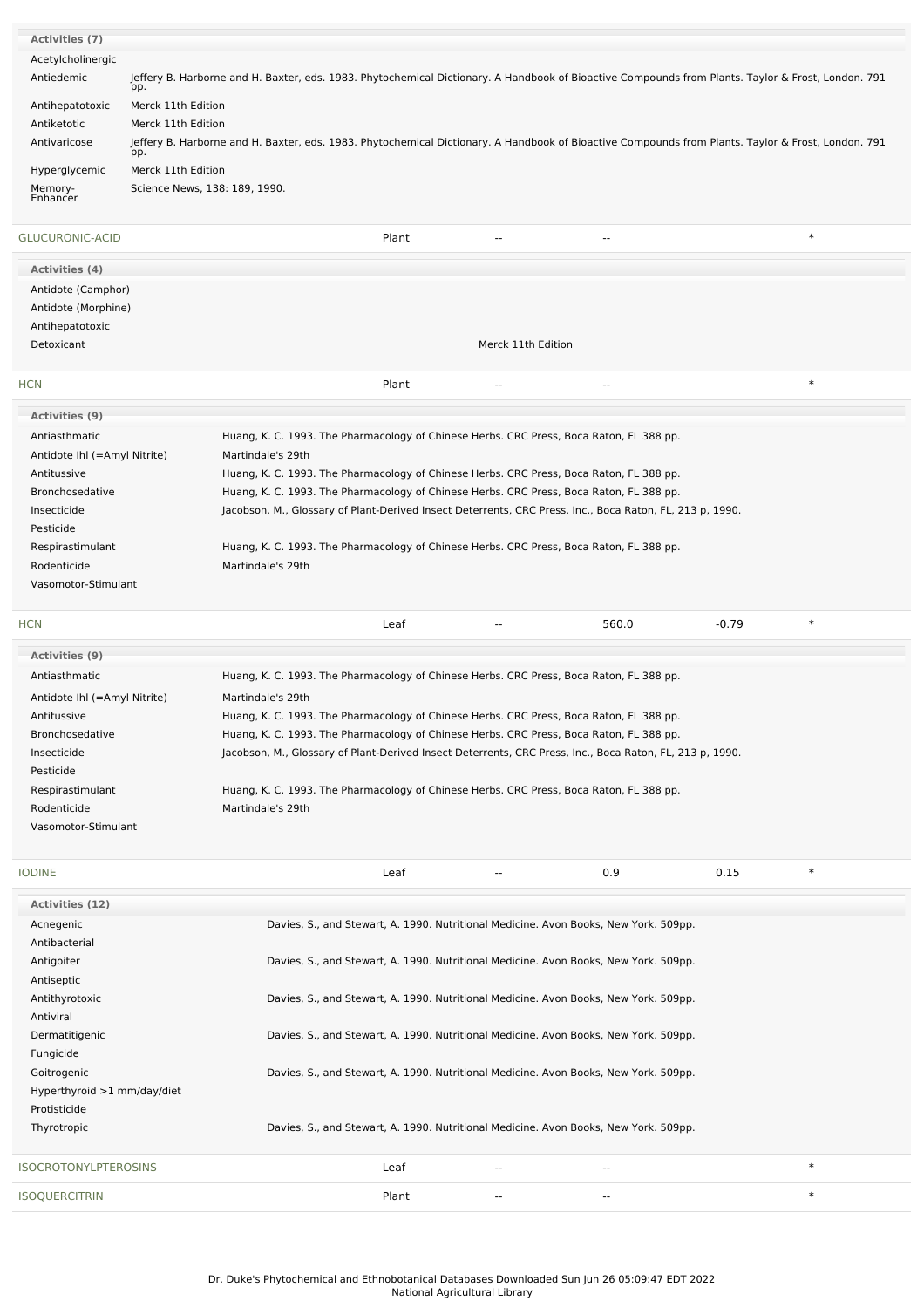| <b>Activities (22)</b>                         |                                                                                                                                                                                                                                   |
|------------------------------------------------|-----------------------------------------------------------------------------------------------------------------------------------------------------------------------------------------------------------------------------------|
| ACE-Inhibitor ID50=300<br>ug/ml rat $(24$ hr.) |                                                                                                                                                                                                                                   |
| Aldose-Reductase-<br>Inhibitor                 | Jeffery B. Harborne and H. Baxter, eds. 1983. Phytochemical Dictionary. A Handbook of Bioactive Compounds from Plants. Taylor & Frost,<br>Londón. 791 pp.                                                                         |
| Antibacterial                                  | Jeffery B. Harborne and H. Baxter, eds. 1983. Phytochemical Dictionary. A Handbook of Bioactive Compounds from Plants. Taylor & Frost,<br>London. 791 pp.                                                                         |
| Anticancer                                     |                                                                                                                                                                                                                                   |
| Antielastase IC50=0.7<br>ug/ml                 |                                                                                                                                                                                                                                   |
| Antifeedant                                    | Russell, G. B., Phytochemical resources for crop protection, N. Z. J. Technol., 2, 1986, 127-134.                                                                                                                                 |
| Antiinflammatory                               |                                                                                                                                                                                                                                   |
| Antinociceptive                                |                                                                                                                                                                                                                                   |
| Antioxidant 1/4<br>quercetin                   |                                                                                                                                                                                                                                   |
| Antioxidant IC50=9.0<br>uМ                     |                                                                                                                                                                                                                                   |
| Antiradicular 1/4<br>quercetin                 |                                                                                                                                                                                                                                   |
| Antitumor                                      |                                                                                                                                                                                                                                   |
| Antitumor-Promoter                             |                                                                                                                                                                                                                                   |
| Cancer-Preventive                              | Stitt, P. A. Why George Should Eat Broccoli. Dougherty Co, Milwaukee, WI, 1990, 399 pp.                                                                                                                                           |
| Capillarigenic                                 |                                                                                                                                                                                                                                   |
| Diaphoretic                                    |                                                                                                                                                                                                                                   |
| Diuretic 10 ppm                                | List, P.H. and Horhammer, L., Hager's Handbuch der Pharmazeutischen Praxis, Vols. 2-6, Springer-Verlag, Berlin, 1969-1979.                                                                                                        |
| Hypotensive                                    | Uchida, U., Ohta, H., Niwa, M., Mori, A., Nonaka, G-i., Nishioka, I., and Zaki, M. 1989. Prolongation of Life Span of Stroke-Prone Spontaneously<br>Hypertensive Rats (SHRSP) Ingesting Persimmon Tannin. Chem. Pharm. Bull. 38(4 |
| Insectiphile                                   | Jeffery B. Harborne and H. Baxter, eds. 1983. Phytochemical Dictionary. A Handbook of Bioactive Compounds from Plants. Taylor & Frost,<br>London. 791 pp.                                                                         |
| Pesticide                                      |                                                                                                                                                                                                                                   |
| TNF-alpha-Inhibitor                            |                                                                                                                                                                                                                                   |
| Topoisomerase-II-<br>Inhibitor 550 ug/ml       | Bernard, F. X., Sable, S., Cameron, B., Provost, J., Desnottes, J. F., Crouzet, J., Blanche, F. 1997. Glycosylated Flavones as Selective Inhibitors of<br>Topoisomerase IV. Antimicrobial Agents & Chemotherapy, 41: 992-998.     |
|                                                |                                                                                                                                                                                                                                   |

| KAEMPFEROL-3-0-GLUCOSIDE                  | Plant | $\sim$ | $\sim$        | $\ast$ |
|-------------------------------------------|-------|--------|---------------|--------|
| KAEMPFEROL-3-RHAMNOGLUCOSIDE              | Plant | $\sim$ | $\sim$        | $\ast$ |
| Activities (4)                            |       |        |               |        |
| Antispasmodic                             |       |        |               |        |
| Choleretic                                |       |        |               |        |
| Diuretic                                  |       |        |               |        |
| Purgative                                 |       |        |               |        |
|                                           |       |        |               |        |
| <b>MANNOSE</b>                            | Plant | $\sim$ | $\sim$ $\sim$ | $\ast$ |
| Activities (3)                            |       |        |               |        |
| AntiUTI                                   |       |        |               |        |
| Antiadhesive                              |       |        |               |        |
| Anticystitic 0.25-1 tsp 3-4 x/day orl man |       |        |               |        |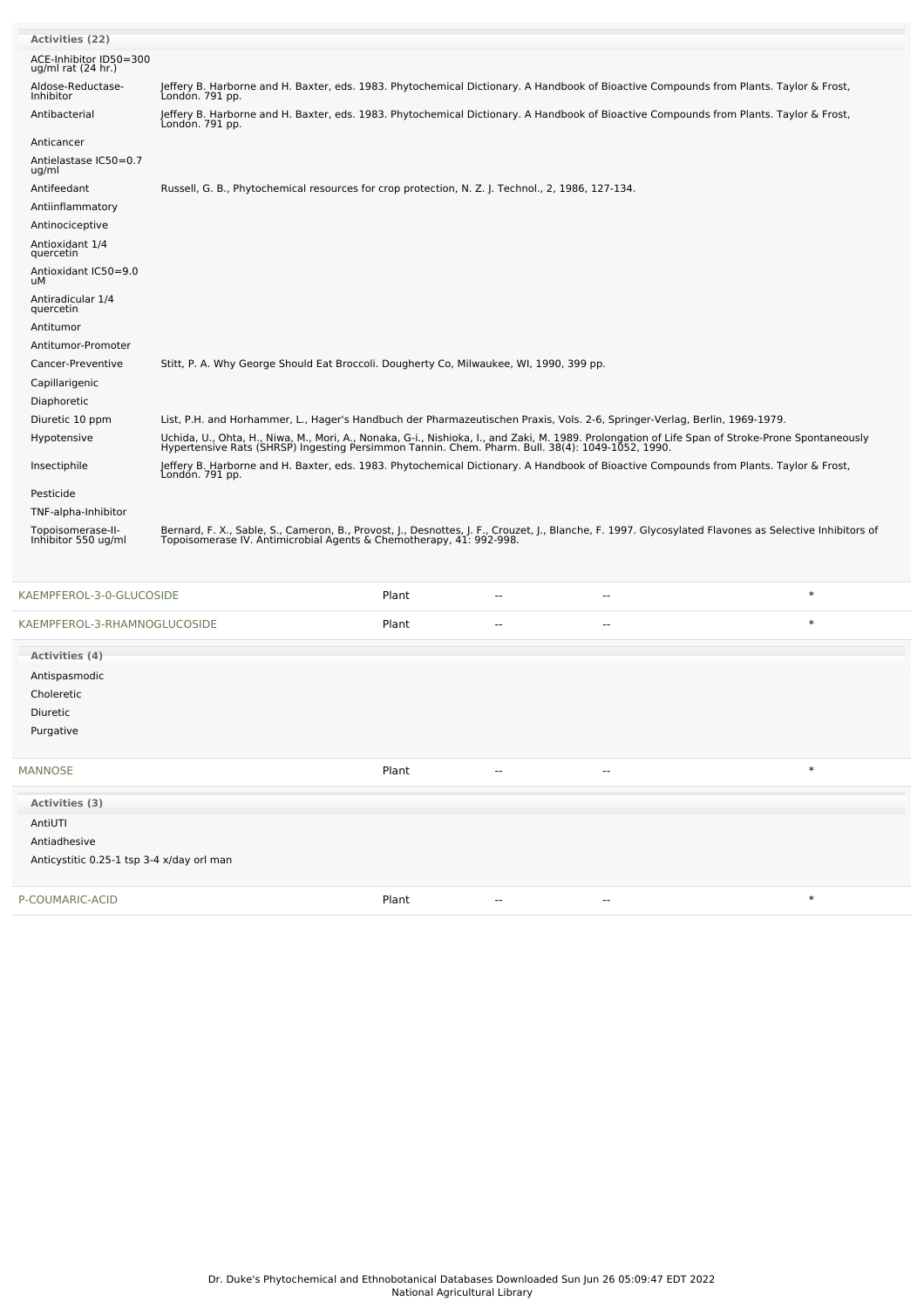| Activities (25)                                       |                                                                                                                                                                                                                                                                                                                                               |
|-------------------------------------------------------|-----------------------------------------------------------------------------------------------------------------------------------------------------------------------------------------------------------------------------------------------------------------------------------------------------------------------------------------------|
| Aldose-Reductase-Inhibitor 4<br>ug/ml (weak activity) | Ichikawa, K., et al. 1991. Isolation and Structure Determination of Aldose Reductase Inhibitors from Traditional Thai Medicine, and<br>Syntheses of Their Derivatives. Sankyo Kenkyusho Nempo, 43: 99-110.                                                                                                                                    |
| Allelopathic                                          | Jeffery B. Harborne and H. Baxter, eds. 1983. Phytochemical Dictionary. A Handbook of Bioactive Compounds from Plants. Taylor &<br>Frost, London. 791 pp.                                                                                                                                                                                     |
| Antibacterial                                         | Pharmazie, 46: 156, 1991.                                                                                                                                                                                                                                                                                                                     |
| Anticlastogen                                         |                                                                                                                                                                                                                                                                                                                                               |
| Antifertility                                         |                                                                                                                                                                                                                                                                                                                                               |
| Antihepatotoxic                                       | Jeffery B. Harborne and H. Baxter, eds. 1983. Phytochemical Dictionary. A Handbook of Bioactive Compounds from Plants. Taylor &                                                                                                                                                                                                               |
| Antileukemic IC50=25-56 ug/ml                         | Frost, London. 791 pp.<br>Chiang, L. C., Chiang, W., Chang, M. Y., Ng, L. T., Lin, C. C. 2003. Antileukemic activity of selected natural products in Taiwan. Am J Chin                                                                                                                                                                        |
| Antinitrosaminic                                      | Med, 31(1):37-46.<br>Joseph, J., Nadeau, D. and Underwood, A. 2001. The Color Code. Hyperion, NY.                                                                                                                                                                                                                                             |
| Antioxidant IC24=30 ppm                               |                                                                                                                                                                                                                                                                                                                                               |
| Antioxidant 1/3 BHA                                   |                                                                                                                                                                                                                                                                                                                                               |
| Antiperoxidant IC50=>100 uM                           | Planta Medica, 57: A54, 1991.                                                                                                                                                                                                                                                                                                                 |
| Antiseptic                                            |                                                                                                                                                                                                                                                                                                                                               |
| Antispasmodic                                         | Newall, C. A., Anderson, L. A. and Phillipson, J. D. 1996. Herbal Medicine - A Guide for Health-care Professionals. The Pharmaceutical<br>Press, London. 296pp.                                                                                                                                                                               |
| Antitumor                                             |                                                                                                                                                                                                                                                                                                                                               |
| Cancer-Preventive                                     |                                                                                                                                                                                                                                                                                                                                               |
| Chemopreventive                                       |                                                                                                                                                                                                                                                                                                                                               |
| Choleretic                                            |                                                                                                                                                                                                                                                                                                                                               |
| Cytotoxic                                             | Jeffery B. Harborne and H. Baxter, eds. 1983. Phytochemical Dictionary. A Handbook of Bioactive Compounds from Plants. Taylor &                                                                                                                                                                                                               |
|                                                       | Frost, London. 791 pp.                                                                                                                                                                                                                                                                                                                        |
| Diaphoretic?<br>Fungicide                             | Lawrence Review of Natural Products, Dec-90.<br>Nigg, H.N. and Seigler, D.S., eds. 1992. Phytochemical Resources for Medicine and Agriculture. Plenum Press, New York. 445 pp.                                                                                                                                                                |
| Lipoxygenase-Inhibitor IC11=5                         | Oszmianski, J. and Lee, C.Y. 1990. Inhibitory Effect of Phenolics on Carotene Bleaching in Vegetables. J. Agric. Food Chem. 38: 688-690.                                                                                                                                                                                                      |
| mM                                                    |                                                                                                                                                                                                                                                                                                                                               |
| Pesticide                                             |                                                                                                                                                                                                                                                                                                                                               |
| Prostaglandigenic                                     |                                                                                                                                                                                                                                                                                                                                               |
| Prostaglandin-Synthesis-Inhibitor                     |                                                                                                                                                                                                                                                                                                                                               |
| Tyrosinase-Inhibitor ID50=3,650<br>uМ                 |                                                                                                                                                                                                                                                                                                                                               |
|                                                       |                                                                                                                                                                                                                                                                                                                                               |
| P-COUMARIC-ACID                                       | $\ast$<br>Leaf                                                                                                                                                                                                                                                                                                                                |
| <b>Activities (25)</b>                                |                                                                                                                                                                                                                                                                                                                                               |
| Aldose-Reductase-Inhibitor 4<br>ug/ml (weak activity) |                                                                                                                                                                                                                                                                                                                                               |
| Allelopathic                                          | Ichikawa, K., et al. 1991. Isolation and Structure Determination of Aldose Reductase Inhibitors from Traditional Thai Medicine, and<br>Syntheses of Their Derivatives. Sankyo Kenkyusho Nempo, 43: 99-110.<br>Jeffery B. Harborne and H. Baxter, eds. 1983. Phytochemical Dictionary. A Handbook of Bioactive Compounds from Plants. Taylor & |
|                                                       | Frost, London. 791 pp.                                                                                                                                                                                                                                                                                                                        |
| Antibacterial                                         | Pharmazie, 46: 156, 1991.                                                                                                                                                                                                                                                                                                                     |
| Anticlastogen                                         |                                                                                                                                                                                                                                                                                                                                               |
| Antifertility                                         |                                                                                                                                                                                                                                                                                                                                               |
| Antihepatotoxic<br>Antileukemic IC50=25-56 ug/ml      | Jeffery B. Harborne and H. Baxter, eds. 1983. Phytochemical Dictionary. A Handbook of Bioactive Compounds from Plants. Taylor &<br>Frost, London. 791 pp.                                                                                                                                                                                     |
|                                                       | Med, 31(1):37-46.                                                                                                                                                                                                                                                                                                                             |
| Antinitrosaminic                                      | Joseph, J., Nadeau, D. and Underwood, A. 2001. The Color Code. Hyperion, NY.                                                                                                                                                                                                                                                                  |
| Antioxidant IC24=30 ppm                               |                                                                                                                                                                                                                                                                                                                                               |
| Antioxidant 1/3 BHA                                   |                                                                                                                                                                                                                                                                                                                                               |
| Antiperoxidant IC50=>100 uM<br>Antiseptic             | Planta Medica, 57: A54, 1991.                                                                                                                                                                                                                                                                                                                 |
| Antispasmodic                                         |                                                                                                                                                                                                                                                                                                                                               |
|                                                       | Newall, C. A., Anderson, L. A. and Phillipson, J. D. 1996. Herbal Medicine - A Guide for Health-care Professionals. The Pharmaceutical<br>Press, London. 296pp.                                                                                                                                                                               |
| Antitumor                                             |                                                                                                                                                                                                                                                                                                                                               |
| Cancer-Preventive                                     |                                                                                                                                                                                                                                                                                                                                               |
| Chemopreventive                                       |                                                                                                                                                                                                                                                                                                                                               |
| Choleretic                                            | Chiang, L. C., Chiang, W., Chang, M. Y., Ng, L. T., Lin, C. C. 2003. Antileukemic activity of selected natural products in Taiwan. Am J Chin                                                                                                                                                                                                  |
| Cytotoxic                                             | Jeffery B. Harborne and H. Baxter, eds. 1983. Phytochemical Dictionary. A Handbook of Bioactive Compounds from Plants. Taylor &<br>Frost, London. 791 pp.                                                                                                                                                                                     |
| Diaphoretic?                                          | Lawrence Review of Natural Products, Dec-90.                                                                                                                                                                                                                                                                                                  |
| Fungicide                                             | Nigg, H.N. and Seigler, D.S., eds. 1992. Phytochemical Resources for Medicine and Agriculture. Plenum Press, New York. 445 pp.                                                                                                                                                                                                                |
| Lipoxygenase-Inhibitor IC11=5<br>mM                   |                                                                                                                                                                                                                                                                                                                                               |
| Pesticide                                             |                                                                                                                                                                                                                                                                                                                                               |
| Prostaglandigenic                                     | Oszmianski, J. and Lee, C.Y. 1990. Inhibitory Effect of Phenolics on Carotene Bleaching in Vegetables. J. Agric. Food Chem. 38: 688-690.                                                                                                                                                                                                      |
| Prostaglandin-Synthesis-Inhibitor                     |                                                                                                                                                                                                                                                                                                                                               |
| Tyrosinase-Inhibitor ID50=3,650<br>uM                 |                                                                                                                                                                                                                                                                                                                                               |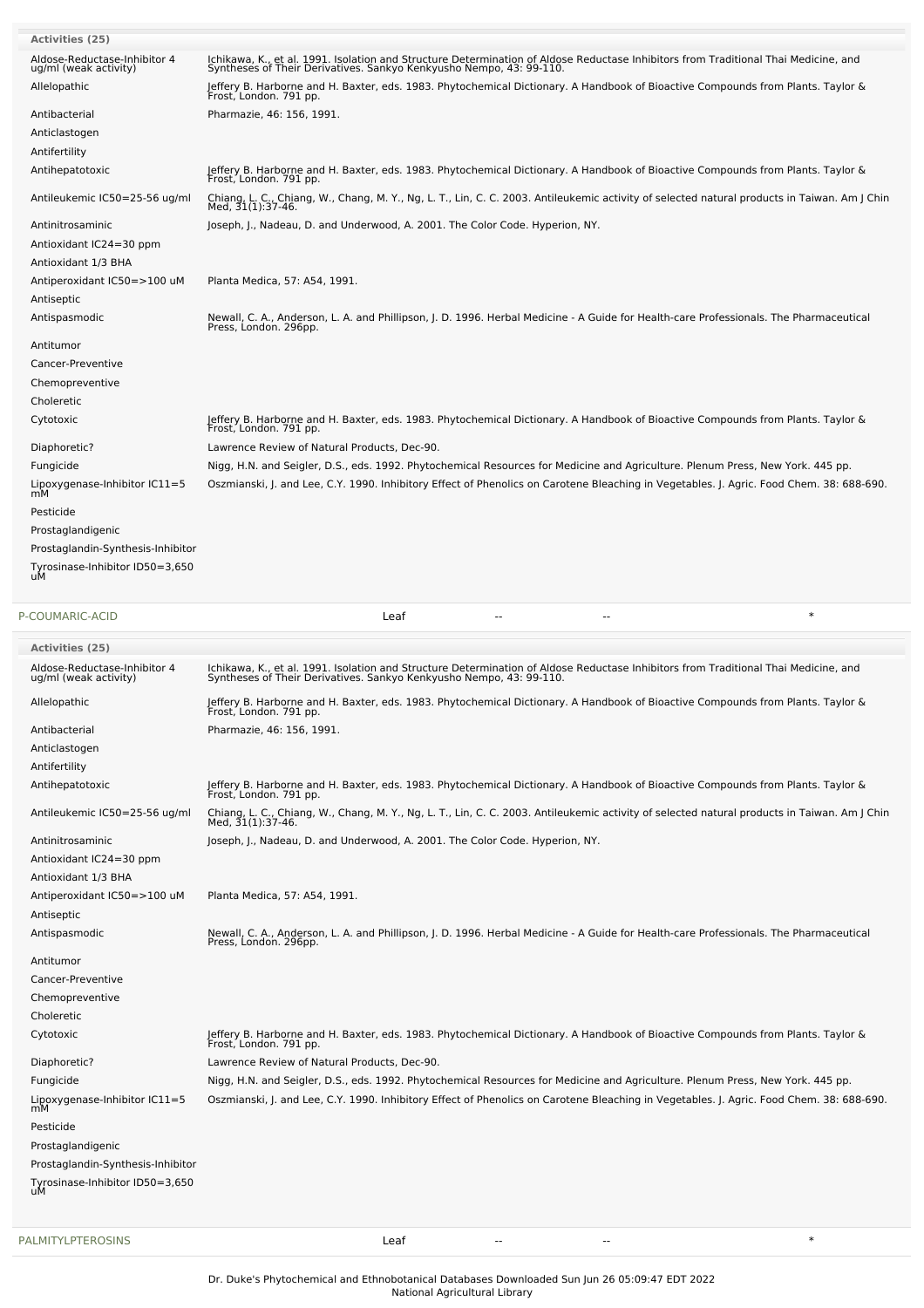| PETROSIDE-A                             |                                                                                                                                                                                                                                   | Rhizome | $\overline{\phantom{a}}$ | $\overline{\phantom{a}}$ |         | $\ast$ |
|-----------------------------------------|-----------------------------------------------------------------------------------------------------------------------------------------------------------------------------------------------------------------------------------|---------|--------------------------|--------------------------|---------|--------|
| <b>PHENYLACETYLPTEROSINS</b>            |                                                                                                                                                                                                                                   | Leaf    | $\overline{\phantom{a}}$ | $\mathbf{u}$             |         | $\ast$ |
| PHENYLALANINE-AMMONIA-LYASE             |                                                                                                                                                                                                                                   | Plant   | $\overline{\phantom{a}}$ | $\sim$ $\sim$            |         | $\ast$ |
| PONASTEROSIDE-A                         |                                                                                                                                                                                                                                   | Plant   | $\sim$ $\sim$            | $\sim$ $\sim$            |         | $\ast$ |
| <b>PROCYANIDIN</b>                      |                                                                                                                                                                                                                                   | Plant   | $\sim$                   | $\overline{\phantom{a}}$ |         | $\ast$ |
| Activities (11)                         |                                                                                                                                                                                                                                   |         |                          |                          |         |        |
| AntiHIV                                 |                                                                                                                                                                                                                                   |         |                          |                          |         |        |
| Antiallergic                            |                                                                                                                                                                                                                                   |         |                          |                          |         |        |
| Antibacterial                           |                                                                                                                                                                                                                                   |         |                          |                          |         |        |
| Antibiotic                              |                                                                                                                                                                                                                                   |         |                          |                          |         |        |
| Antiedemic                              |                                                                                                                                                                                                                                   |         |                          |                          |         |        |
| Antiexudative                           |                                                                                                                                                                                                                                   |         |                          |                          |         |        |
| Antiviral                               |                                                                                                                                                                                                                                   |         |                          |                          |         |        |
|                                         |                                                                                                                                                                                                                                   |         |                          |                          |         |        |
| Capillariprotective                     |                                                                                                                                                                                                                                   |         |                          |                          |         |        |
| Hyaluronidase-<br>Inhibitor             |                                                                                                                                                                                                                                   |         |                          |                          |         |        |
| Pesticide                               |                                                                                                                                                                                                                                   |         |                          |                          |         |        |
| Xanthine-Oxidase-<br>Inhibitor IC50=>40 | Hatano, T., Yasuhara, T., Yoshihara, R., Agata, I., Noro, T., and Okuda, T. 1989. Effects of Interaction of Tannins with Co-existing Substances.VII.<br>Inhibitory Effects of Tannins Related Polyphenols on Xanthine Oxidase. Ch |         |                          |                          |         |        |
| <b>PRODELPHINIDIN</b>                   |                                                                                                                                                                                                                                   | Plant   | $\overline{a}$           | $\sim$ $\sim$            |         | $\ast$ |
| Activities (1)                          |                                                                                                                                                                                                                                   |         |                          |                          |         |        |
| Antibiotic                              |                                                                                                                                                                                                                                   |         |                          |                          |         |        |
| <b>PROTEIN</b>                          |                                                                                                                                                                                                                                   | Rhizome | 95000.0                  | 105555.0                 | $-0.39$ | $\ast$ |
| <b>PROTEIN</b>                          |                                                                                                                                                                                                                                   | Leaf    | 10000.0                  | 114942.0                 | $-0.97$ | $\ast$ |
| PROTOCATECHUIC-ACID                     |                                                                                                                                                                                                                                   | Plant   | $\overline{\phantom{a}}$ | $\overline{\phantom{a}}$ |         | $\ast$ |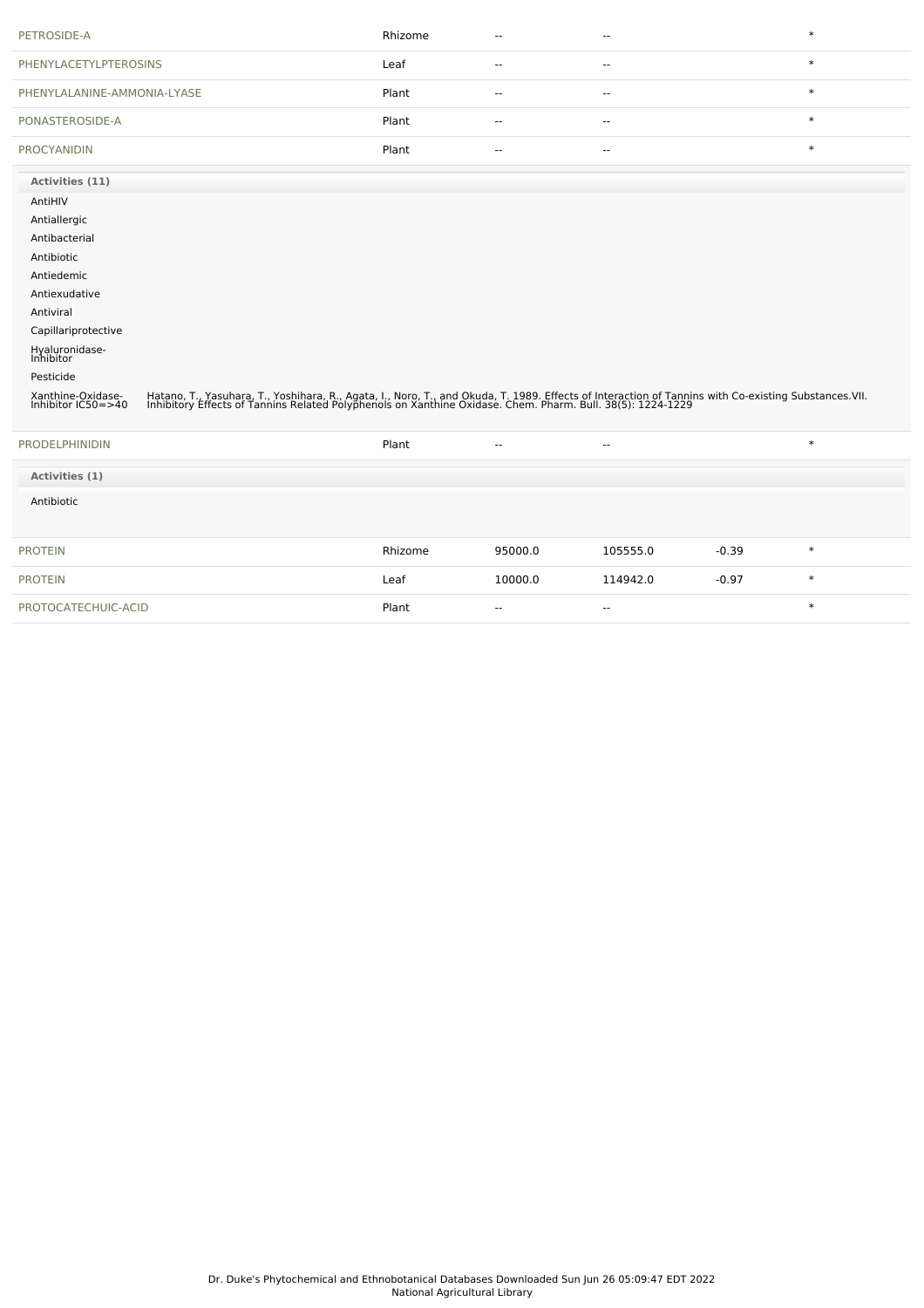| <b>Activities (43)</b>            |                                                                                                                                                                                                                                   |
|-----------------------------------|-----------------------------------------------------------------------------------------------------------------------------------------------------------------------------------------------------------------------------------|
| Allergenic                        |                                                                                                                                                                                                                                   |
|                                   |                                                                                                                                                                                                                                   |
| Alpha-Glucosidase-<br>Inhibitor   |                                                                                                                                                                                                                                   |
| AntiLegionella                    |                                                                                                                                                                                                                                   |
| Antiarrhythmic                    | Advance in Chinese Medicinal Materials Research. 1985. Eds. H. M. Chang, H. W. Yeung, W. -W. Tso and A. Koo. World Scientific Publishing Co.,                                                                                     |
|                                   | Philadelphia Pa., page 407.                                                                                                                                                                                                       |
| Antiasthmatic                     |                                                                                                                                                                                                                                   |
| Antibacterial                     | Lamikanra, A., Ogundaini, A.O., and Ogungbamila*, F.O. Antibacterial Constituents of Alchornea cordifolia Leaves. Phytotherapy Research 4(5):<br>198.                                                                             |
| Anticlastogen                     |                                                                                                                                                                                                                                   |
| Antihepatotoxic                   | Jeffery B. Harborne and H. Baxter, eds. 1983. Phytochemical Dictionary. A Handbook of Bioactive Compounds from Plants. Taylor & Frost, London.                                                                                    |
|                                   | 791 pp.                                                                                                                                                                                                                           |
| Antiherpetic                      |                                                                                                                                                                                                                                   |
| Antiinflammatory                  | Jeffery B. Harborne and H. Baxter, eds. 1983. Phytochemical Dictionary. A Handbook of Bioactive Compounds from Plants. Taylor & Frost, London.<br>791 pp.                                                                         |
| Antiischemic                      | Jeffery B. Harborne and H. Baxter, eds. 1983. Phytochemical Dictionary. A Handbook of Bioactive Compounds from Plants. Taylor & Frost, London.                                                                                    |
|                                   | 791 pp.                                                                                                                                                                                                                           |
| Antileukemic                      |                                                                                                                                                                                                                                   |
| Antimelanogenic<br>ID60=0.5 uM/ml |                                                                                                                                                                                                                                   |
| Antimutagenic                     |                                                                                                                                                                                                                                   |
| Antiophidic                       | Economic & Medicinal Plant Research, 5: 363.                                                                                                                                                                                      |
|                                   |                                                                                                                                                                                                                                   |
| Antioxidant 2/3<br>quercetin      |                                                                                                                                                                                                                                   |
| Antioxidant 10 x                  |                                                                                                                                                                                                                                   |
| alpha-tocopherol                  |                                                                                                                                                                                                                                   |
| Antioxidant 1/2 BHT               |                                                                                                                                                                                                                                   |
| Antiperoxidant<br>IC50=>100 uM    | Planta Medica, 57: A54, 1991.                                                                                                                                                                                                     |
| Antiperoxidant<br>IC75=200 ug/ml  |                                                                                                                                                                                                                                   |
|                                   |                                                                                                                                                                                                                                   |
| Antiradicular                     |                                                                                                                                                                                                                                   |
| Antiseptic                        |                                                                                                                                                                                                                                   |
| Antispasmodic<br>EC50=4.6-17 uM   | Ortiz de Urbina, J.J., Martin, M.L., Sevilla, M.A., Montero, M.J., Carron, R., and San Roman, L. Antispasmodic Activity on Rat Smooth Muscle of<br>Polyphenol Compounds Caffeic and Protocathechic Acids. Phytotherapy Research 4 |
| Antitumor (Colon)                 |                                                                                                                                                                                                                                   |
| Antitumor (Mouth)                 |                                                                                                                                                                                                                                   |
| Antitumor (Skin)                  |                                                                                                                                                                                                                                   |
| Antitussive                       | Advance in Chinese Medicinal Materials Research. 1985. Eds. H. M. Chang, H. W. Yeung, W. -W. Tso and A. Koo. World Scientific Publishing Co.,                                                                                     |
|                                   | Philadelphia Pa., page 200.                                                                                                                                                                                                       |
| Antiviral                         |                                                                                                                                                                                                                                   |
| Apoptotic                         |                                                                                                                                                                                                                                   |
| Carcinogenic                      |                                                                                                                                                                                                                                   |
| Cardioprotective                  |                                                                                                                                                                                                                                   |
| Chemopreventive                   |                                                                                                                                                                                                                                   |
| 100 ppm orl rat                   |                                                                                                                                                                                                                                   |
| Fungicide 500 ug/ml               | Lydon, J. & Duke, S., The potential of pesticides from plants, pp. 1-41 in Craker, L. & Simon, J., eds, Herbs, Spices & Medicinal Plants: Recent<br>Advances in Botany, Horticulture, & Pharmacology, v. 4, Oryx Press, Phoenix,  |
| Glutathione-                      |                                                                                                                                                                                                                                   |
| Depleting                         |                                                                                                                                                                                                                                   |
| Hepatotoxic                       |                                                                                                                                                                                                                                   |
| Immunostimulant                   | Economic & Medicinal Plant Research, 1: 124.                                                                                                                                                                                      |
| Nephrotoxic                       |                                                                                                                                                                                                                                   |
| Pesticide                         |                                                                                                                                                                                                                                   |
| Phagocytotic                      | Economic & Medicinal Plant Research, 1: 124.                                                                                                                                                                                      |
|                                   |                                                                                                                                                                                                                                   |
| Prostaglandigenic                 |                                                                                                                                                                                                                                   |
| Secretogogue                      | Newall, C. A., Anderson, L. A. and Phillipson, J. D. 1996. Herbal Medicine - A Guide for Health-care Professionals. The Pharmaceutical Press, London.<br>296pp.                                                                   |
| Tyrosinase-Inhibitor              |                                                                                                                                                                                                                                   |
| $1D60=0.5$ uM/ml                  |                                                                                                                                                                                                                                   |
| Ubiquiot                          | Jeffery B. Harborne and H. Baxter, eds. 1983. Phytochemical Dictionary. A Handbook of Bioactive Compounds from Plants. Taylor & Frost, London.<br>791 pp.                                                                         |
|                                   |                                                                                                                                                                                                                                   |
|                                   |                                                                                                                                                                                                                                   |
| PRUNASIN                          | $\ast$<br>Leaf<br>1580.0<br>$-0.63$                                                                                                                                                                                               |
|                                   |                                                                                                                                                                                                                                   |
| <b>Activities (2)</b>             |                                                                                                                                                                                                                                   |
| Aldose-Reductase-                 | Fujita, T., Ohira, K., Miyatake, K., Nakano, Y., Nakayama, M. 1995. Inhibitory Effect of Perillosides A and C, Related Monoterpene Glucosides on<br>Aldose Reductase and Their Structure-Activity Relationships. Chem Pharm Bull, |
| Inhibitor 0.1 mM/l rat            |                                                                                                                                                                                                                                   |
| Cyanogenic                        | Cooper-Driver, G. A., Chemical substances in plants toxic to animals, pp. 213-47 in Rechcigl, M., Jr., ed. CRC Handbook of Naturally Occurring<br>Food Toxicants, CRC Press, Boca Raton, 1983, 339 pp.                            |
|                                   |                                                                                                                                                                                                                                   |
| <b>PTAQUILOSIDE</b>               | $\ast$<br>Plant<br>$\overline{\phantom{a}}$                                                                                                                                                                                       |
|                                   |                                                                                                                                                                                                                                   |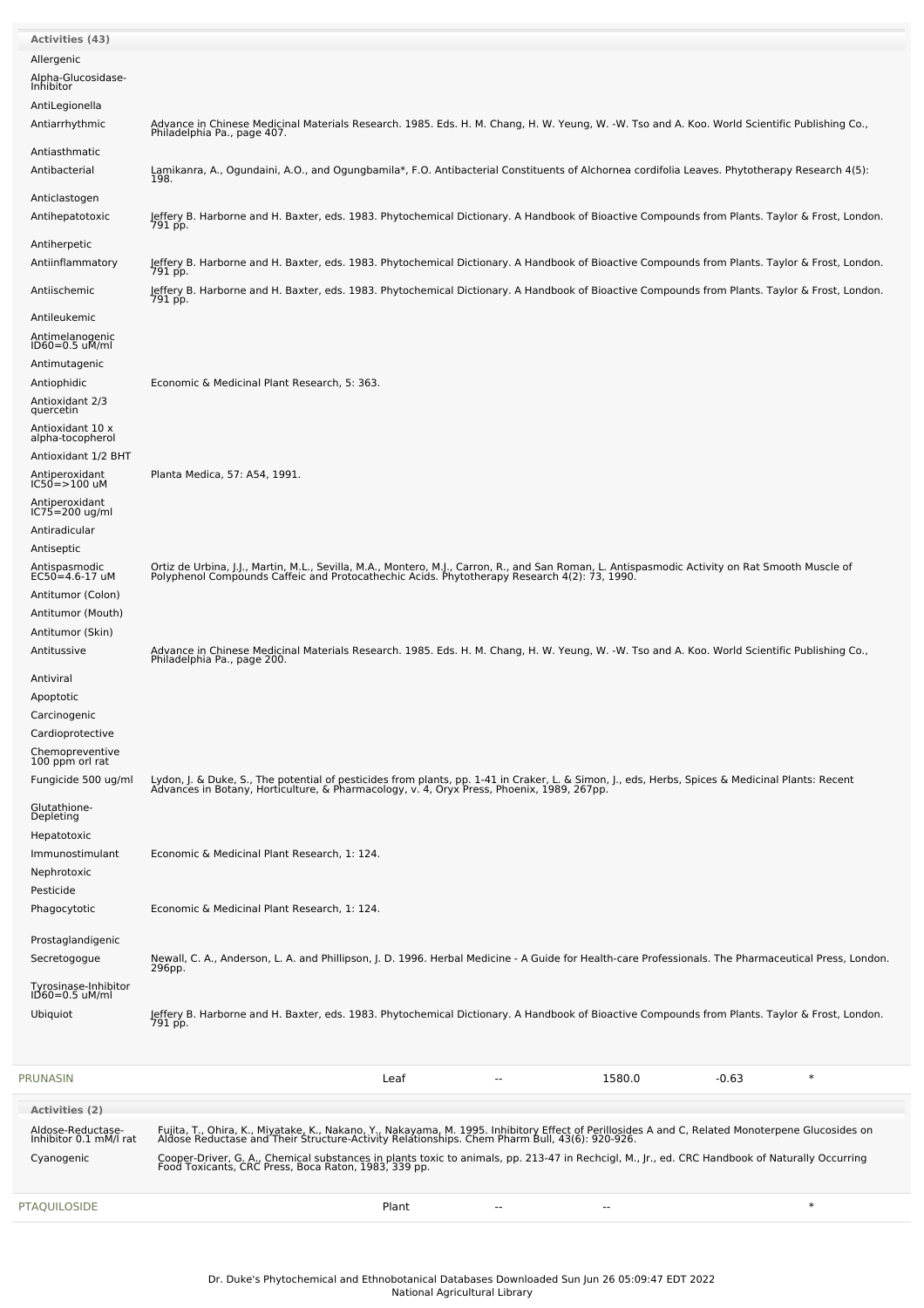| Activities (1)                                        |                                                                                                                                                                                                                                               |         |        |        |                                                                                                                                                      |
|-------------------------------------------------------|-----------------------------------------------------------------------------------------------------------------------------------------------------------------------------------------------------------------------------------------------|---------|--------|--------|------------------------------------------------------------------------------------------------------------------------------------------------------|
| Carcinogenic                                          |                                                                                                                                                                                                                                               |         |        |        |                                                                                                                                                      |
|                                                       |                                                                                                                                                                                                                                               |         |        |        |                                                                                                                                                      |
| PTERAQUILIN                                           |                                                                                                                                                                                                                                               | Rhizome |        | н.     | $\ast$                                                                                                                                               |
| <b>PTERIDINE</b>                                      |                                                                                                                                                                                                                                               | Plant   |        |        | $\ast$                                                                                                                                               |
| Activities (2)                                        |                                                                                                                                                                                                                                               |         |        |        |                                                                                                                                                      |
| Pesticide                                             |                                                                                                                                                                                                                                               |         |        |        |                                                                                                                                                      |
| Taenifuge                                             |                                                                                                                                                                                                                                               |         |        |        |                                                                                                                                                      |
| PTEROLACTAM                                           |                                                                                                                                                                                                                                               | Plant   | $\sim$ | $\sim$ | $\ast$                                                                                                                                               |
| PTEROSIDE-A                                           |                                                                                                                                                                                                                                               | Leaf    | $-$    | $ -$   | $\ast$                                                                                                                                               |
| <b>PTEROSIDES</b>                                     |                                                                                                                                                                                                                                               | Plant   | --     | --     | $\ast$                                                                                                                                               |
| <b>PTEROSINS</b>                                      |                                                                                                                                                                                                                                               | Plant   |        | н.     | $\ast$                                                                                                                                               |
| QUERCETIN                                             |                                                                                                                                                                                                                                               | Plant   |        |        | $\ast$                                                                                                                                               |
| Activities (176)                                      |                                                                                                                                                                                                                                               |         |        |        |                                                                                                                                                      |
| 11B-HSD-Inhibitor                                     |                                                                                                                                                                                                                                               |         |        |        |                                                                                                                                                      |
| 5-Lipoxygenase-Inhibitor<br>$IC50 (uM)=4$             |                                                                                                                                                                                                                                               |         |        |        |                                                                                                                                                      |
| ATPase-Inhibitor                                      | Nigg, H.N. and Seigler, D.S., eds. 1992. Phytochemical Resources for Medicine and Agriculture. Plenum Press, New York. 445 pp.                                                                                                                |         |        |        |                                                                                                                                                      |
| Aldehyde-Oxidase-<br>Inhibitor IC70-96=10 uM          |                                                                                                                                                                                                                                               |         |        |        |                                                                                                                                                      |
| Aldose-Reductase-                                     |                                                                                                                                                                                                                                               |         |        |        |                                                                                                                                                      |
| Inhibitor 100 uM<br>Aldose-Reductase-                 |                                                                                                                                                                                                                                               |         |        |        | Ichikawa, K., et al. 1991. Isolation and Structure Determination of Aldose Reductase Inhibitors from Traditional Thai Medicine, and Syntheses of     |
| Inhibitor 4 ug/ml                                     | Their Derivatives. Sankyo Kenkyusho Nempo, 43: 99-110.                                                                                                                                                                                        |         |        |        |                                                                                                                                                      |
| Aldose-Reductase-<br>Inhibitor IC50=0.84<br>ug/ml cow | Okada, Y, et al. 1995. Search for Naturally Occurring Substances to Prevent the Complications of Diabetes. II. Inhibitory Effect of Coumarin and<br>Flavonoid Derivatives on Bovine Lens Aldose Reductase and Rabbit Platelet Agg             |         |        |        |                                                                                                                                                      |
| Aldose-Reductase-<br>Inhibitor IC50=0.344 uM          | 624.                                                                                                                                                                                                                                          |         |        |        | Mao, X. M., Zhang, J. Q. 1993. Inhibition of Aldose Reductase by Extracts of Chinese Herbal Medicine. Zhongguo Zhongyao Zazhi, 18(10): 623-          |
| Allelochemic IC82=1 mM                                | Lydon, J. & Duke, S., The potential of pesticides from plants, pp. 1-41 in Craker, L. & Simon, J., eds, Herbs, Spices & Medicinal Plants: Recent<br>Advances in Botany, Horticulture, & Pharmacology, v. 4, Oryx Press, Phoenix, 1989, 267pp. |         |        |        |                                                                                                                                                      |
| Allergenic                                            | Jeffery B. Harborne and H. Baxter, eds. 1983. Phytochemical Dictionary. A Handbook of Bioactive Compounds from Plants. Taylor & Frost,<br>Londón. 791 pp.                                                                                     |         |        |        |                                                                                                                                                      |
| Analgesic                                             |                                                                                                                                                                                                                                               |         |        |        |                                                                                                                                                      |
| AntiCrohn's 400<br>mg/man/3x/day                      | Pizzorno, J.E. and Murray, M.T. 1985. A Textbook of Natural Medicine. John Bastyr College Publications, Seattle, Washington (Looseleaf).                                                                                                      |         |        |        |                                                                                                                                                      |
| AntiGTF ID50=120 ug/ml                                |                                                                                                                                                                                                                                               |         |        |        |                                                                                                                                                      |
| AntiHIV<br>AntiPMS 500                                | Pizzorno, J.E. and Murray, M.T. 1985. A Textbook of Natural Medicine. John Bastyr College Publications, Seattle, Washington (Looseleaf).                                                                                                      |         |        |        |                                                                                                                                                      |
| mg/2x/day/wmn                                         |                                                                                                                                                                                                                                               |         |        |        |                                                                                                                                                      |
| Antiaflatoxin IC50=25<br>uМ<br>Antiaflatoxin IC50=7.5 |                                                                                                                                                                                                                                               |         |        |        |                                                                                                                                                      |
| ppm                                                   |                                                                                                                                                                                                                                               |         |        |        |                                                                                                                                                      |
| Antiaggregant IC50=55<br>uМ                           | Economic & Medicinal Plant Research, 5: 333.                                                                                                                                                                                                  |         |        |        |                                                                                                                                                      |
| Antiaggregant 30 uM<br>Antiaging                      |                                                                                                                                                                                                                                               |         |        |        |                                                                                                                                                      |
| Antiallergic IC50=14 uM<br>Antialzheimeran            | Jim Duke's personal files.                                                                                                                                                                                                                    |         |        |        |                                                                                                                                                      |
| Antianaphylactic                                      |                                                                                                                                                                                                                                               |         |        |        | Meli, R., Autore, G., Di Carlo, G., Capasso, F. Inhibitory Action of Quercetin on Intestinal Transit in Mice. Phytotherapy Research 4(5): 201, 1990. |
| Antiangiogenic                                        |                                                                                                                                                                                                                                               |         |        |        |                                                                                                                                                      |
| Antiarthritic                                         |                                                                                                                                                                                                                                               |         |        |        |                                                                                                                                                      |
| Antiasthmatic IC50=14<br>uМ                           |                                                                                                                                                                                                                                               |         |        |        |                                                                                                                                                      |
| Antiatherosclerotic<br>Antibacterial                  |                                                                                                                                                                                                                                               |         |        |        |                                                                                                                                                      |
|                                                       | Jeffery B. Harborne and H. Baxter, eds. 1983. Phytochemical Dictionary. A Handbook of Bioactive Compounds from Plants. Taylor & Frost,<br>London. 791 pp.<br>Medline (post 1990 searches filed in my computer)                                |         |        |        |                                                                                                                                                      |
| Anticarcinomic (Breast)<br>$IC50=1.5$ uM              |                                                                                                                                                                                                                                               |         |        |        |                                                                                                                                                      |
| Anticariogenic ID50=120<br>ug/ml                      |                                                                                                                                                                                                                                               |         |        |        |                                                                                                                                                      |
| Anticataract                                          |                                                                                                                                                                                                                                               |         |        |        |                                                                                                                                                      |
| Anticolitic 400<br>mg/man/3x/day                      | Pizzorno, J.E. and Murray, M.T. 1985. A Textbook of Natural Medicine. John Bastyr College Publications, Seattle, Washington (Looseleaf).                                                                                                      |         |        |        |                                                                                                                                                      |
| Anticomplementary                                     |                                                                                                                                                                                                                                               |         |        |        |                                                                                                                                                      |
| Anticystitic 1,000<br>mg/day/4 weeks                  |                                                                                                                                                                                                                                               |         |        |        |                                                                                                                                                      |
| Antidepressant<br>Antidermatitic                      | Pizzorno, J.E. and Murray, M.T. 1985. A Textbook of Natural Medicine. John Bastyr College Publications, Seattle, Washington (Looseleaf).                                                                                                      |         |        |        |                                                                                                                                                      |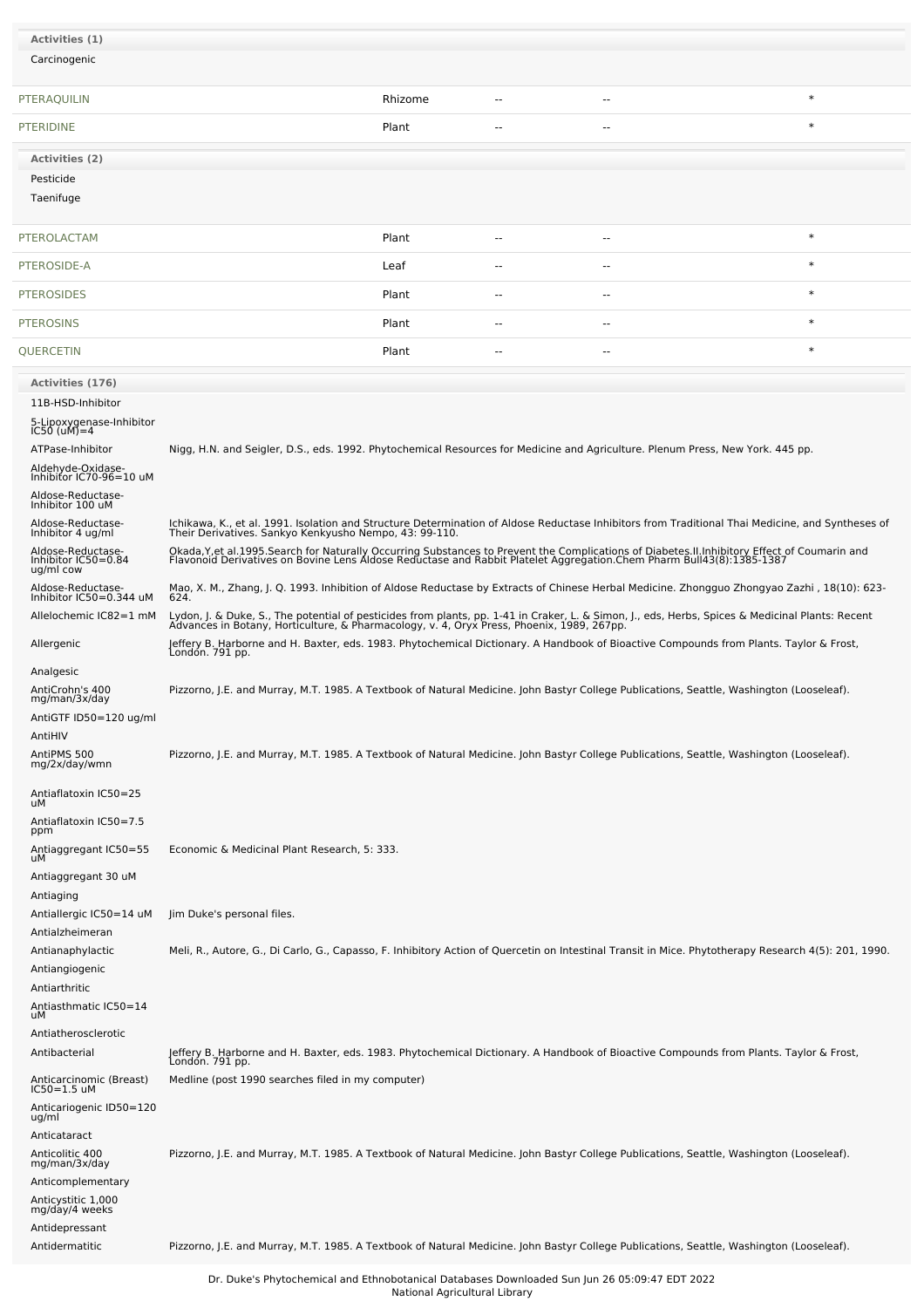| Antidiabetic                                                 |                                                                                                                                                                                                                                                      |
|--------------------------------------------------------------|------------------------------------------------------------------------------------------------------------------------------------------------------------------------------------------------------------------------------------------------------|
| Antielastase IC50=0.8                                        |                                                                                                                                                                                                                                                      |
| ug/ml                                                        |                                                                                                                                                                                                                                                      |
| Antiencephalitic                                             | Economic & Medicinal Plant Research, 5: 199.                                                                                                                                                                                                         |
| Antiescherichic                                              |                                                                                                                                                                                                                                                      |
| Antiestrogenic                                               |                                                                                                                                                                                                                                                      |
| Antifeedant IC52=<br>$<$ 1,000 ppm diet<br>Antifibrosarcomic | Lydon, J. & Duke, S., The potential of pesticides from plants, pp. 1-41 in Craker, L. & Simon, J., eds, Herbs, Spices & Medicinal Plants: Recent<br>Advances in Botany, Horticulture, & Pharmacology, v. 4, Oryx Press, Phoenix,                     |
| Antiflu                                                      | Viletinck, A.J. and Dommisse, R.A. eds. 1985. Advances in Medicinal Plant Research. Wiss. Verlag. Stuttgart.                                                                                                                                         |
| Antigastric                                                  | Rastitel'nye Resursy, 21: 85.                                                                                                                                                                                                                        |
| Antigonadotropic                                             | Jeffery B. Harborne and H. Baxter, eds. 1983. Phytochemical Dictionary. A Handbook of Bioactive Compounds from Plants. Taylor & Frost,                                                                                                               |
| Antihepatotoxic                                              | Londón. 791 pp.<br>Joyeux, M., Rolland, A., Fleurentin, J., Mortier, F., and Dorfman, P. 1989. Tert-Butyl Hydroperoxide-Induced Injury in Isolated Rat Hepatocytes: A<br>Model for Studying Anti-Hepatotoxic Crude Drugs. Planta Medica 56(2): 171-1 |
| Antiherpetic 48-150<br>ug/ml                                 |                                                                                                                                                                                                                                                      |
| Antihistaminic IC50=<10<br>uМ                                |                                                                                                                                                                                                                                                      |
| Antihydrophobic                                              | Vlietinck, A.J. and Dommisse, R.A. eds. 1985. Advances in Medicinal Plant Research. Wiss. Verlag. Stuttgart.                                                                                                                                         |
| Antihypertensive                                             | Huang, K. C. 1993. The Pharmacology of Chinese Herbs. CRC Press, Boca Raton, FL 388 pp.                                                                                                                                                              |
| Antiinflammatory 20-150<br>mg/kg                             | Fitoterapia No.5-1990.                                                                                                                                                                                                                               |
| Antileishmanic IC50=64                                       |                                                                                                                                                                                                                                                      |
| Antileukemic IC50=10<br>uМ                                   | Economic & Medicinal Plant Research, 5: 225.                                                                                                                                                                                                         |
| Antileukemic IC50=>10<br>ug/ml                               | Life Sciences 55: 1061.                                                                                                                                                                                                                              |
| Antileukemic 5.5-60 uM                                       |                                                                                                                                                                                                                                                      |
| Antileukotriene<br>Antilipoperoxidant<br>IC67=50             | Pizzorno, J.E. and Murray, M.T. 1985. A Textbook of Natural Medicine. John Bastyr College Publications, Seattle, Washington (Looseleaf).                                                                                                             |
| Antimalarial IC50=1-6.4<br>ug/ml                             | Medicinal and Poisonous Plants of the Tropics. Leeuwenberg, A.J.M., ed. Pudoc, Wageningen. 1987.                                                                                                                                                     |
| Antimelanomic                                                |                                                                                                                                                                                                                                                      |
| Antimetastatic                                               |                                                                                                                                                                                                                                                      |
| Antimutagenic ID50=2-5<br>nМ                                 | Phenolic Compounds in Food and Their Effects on Health. Antioxidants & Cancer Prevention. Huang, M.T., Ho, C.T. and Lee, C.Y. eds. 1992. ACS<br>Symposium Series 507.ACS, Washington 402 pp.                                                         |
| Antimutagenic<br>$ID50 = 0.62$ ug/ml                         |                                                                                                                                                                                                                                                      |
| Antimyocarditic                                              | Economic & Medicinal Plant Research, 5: 199.                                                                                                                                                                                                         |
| Antinitrosaminic                                             |                                                                                                                                                                                                                                                      |
| Antinociceptive                                              |                                                                                                                                                                                                                                                      |
| Antioxidant IC96=300                                         |                                                                                                                                                                                                                                                      |
| ppm                                                          | Phenolic Compounds in Food and Their Effects on Health. Antioxidants & Cancer Prevention. Huang, M.T., Ho, C.T. and Lee, C.Y. eds. 1992. ACS<br>Symposium Series 507.ACS, Washington 402 pp.                                                         |
| Antioxidant ED50=2.3<br>uМ                                   | Seidel, V., Verholle, M., Malard, Y., Tillequin, F., Fruchart, J-C., Duriez, P., Bailleul, F., Teissier, E. 2000. Phenylpropanoids from Ballota nigra L.<br>Inhibit in vitro LDL Peroxidation. Phytotherapy Research, 14(2): 93-9                    |
| Antioxidant 4.7 x Vit. E                                     |                                                                                                                                                                                                                                                      |
| Antioxidant IC47=10 uM                                       |                                                                                                                                                                                                                                                      |
| Antipancreatitic                                             | Joseph, J., Nadeau, D. and Underwood, A. 2001. The Color Code. Hyperion, NY.                                                                                                                                                                         |
| Antiperiodontal                                              | Pizzorno, J.E. and Murray, M.T. 1985. A Textbook of Natural Medicine. John Bastyr College Publications, Seattle, Washington (Looseleaf).                                                                                                             |
| Antiperistaltic                                              |                                                                                                                                                                                                                                                      |
| Antipermeability                                             |                                                                                                                                                                                                                                                      |
| Antiperoxidant                                               | Planta Medica, 57: A110, 1991.<br>Pizzorno, J.E. and Murray, M.T. 1985. A Textbook of Natural Medicine. John Bastyr College Publications, Seattle, Washington (Looseleaf).                                                                           |
| Antipharyngitic                                              | Pizzorno, J.E. and Murray, M.T. 1985. A Textbook of Natural Medicine. John Bastyr College Publications, Seattle, Washington (Looseleaf).                                                                                                             |
| Antiplaque<br>Antiplasmodial IC50=13-                        |                                                                                                                                                                                                                                                      |
| 64                                                           |                                                                                                                                                                                                                                                      |
| Antipodriac                                                  |                                                                                                                                                                                                                                                      |
| Antipolio                                                    | Pizzorno, J.E. and Murray, M.T. 1985. A Textbook of Natural Medicine. John Bastyr College Publications, Seattle, Washington (Looseleaf).                                                                                                             |
| Antiproliferant 10 nM                                        |                                                                                                                                                                                                                                                      |
| Antiprostanoid                                               |                                                                                                                                                                                                                                                      |
| Antiprostatitic                                              | Joseph, J., Nadeau, D. and Underwood, A. 2001. The Color Code. Hyperion, NY.                                                                                                                                                                         |
| Antipsoriac                                                  | Pizzorno, J.E. and Murray, M.T. 1985. A Textbook of Natural Medicine. John Bastyr College Publications, Seattle, Washington (Looseleaf).                                                                                                             |
| Antiradicular IC50=4.6<br>uМ                                 | Planta Medica, 56(6): 695, 1990.                                                                                                                                                                                                                     |
| Antispasmodic                                                |                                                                                                                                                                                                                                                      |
| Antistreptococcic<br>ID50=120 ug/ml                          |                                                                                                                                                                                                                                                      |
| Antithiamin                                                  | Phenolic Compounds in Food and Their Effects on Health, 69.                                                                                                                                                                                          |
| Antithrombic                                                 |                                                                                                                                                                                                                                                      |
| Antitrypanosomic<br>IC50=13                                  |                                                                                                                                                                                                                                                      |
|                                                              |                                                                                                                                                                                                                                                      |
| Antitumor 10 uM                                              |                                                                                                                                                                                                                                                      |
| Antitumor (Bladder)                                          |                                                                                                                                                                                                                                                      |
| Antitumor (Breast)                                           |                                                                                                                                                                                                                                                      |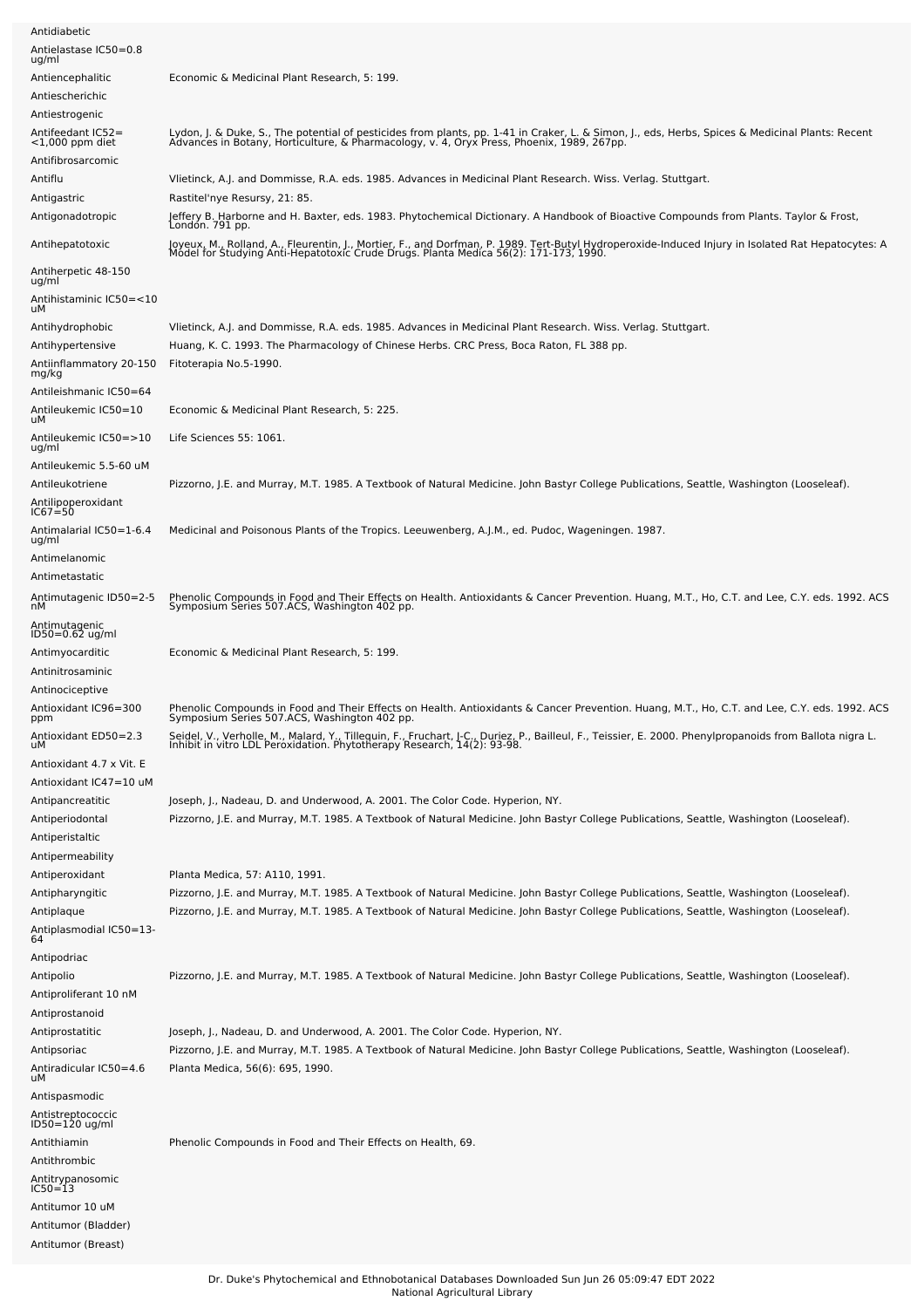| Antitumor (Colon)<br>Antitumor (Lung)<br>Antitumor (Ovary)                                                                    |                                                                                                                                                                                                                                                                                   |
|-------------------------------------------------------------------------------------------------------------------------------|-----------------------------------------------------------------------------------------------------------------------------------------------------------------------------------------------------------------------------------------------------------------------------------|
| Antitumor (Skin) 20 uM<br>Antitumor-Promoter<br>Antiulcer                                                                     | Pizzorno, J.E. and Murray, M.T. 1985. A Textbook of Natural Medicine. John Bastyr College Publications, Seattle, Washington (Looseleaf).                                                                                                                                          |
| Antiviral IC50=10 uM<br>Antiviral 48-150 ug/ml                                                                                | Economic & Medicinal Plant Research, 5: 225.<br>Amoros, M., Simoes, C.M.O., Girre, L., et al. Synergistic Effect Of Flavones And Flavonols Against Herpes Simplex Virus Type 1 In Cell Culture.<br>Comparison With The Antiviral Activity Of Propolis. J. of Natural Products 55( |
| Apoptotic 20-60 uM<br>Bacteristat 10 mg/ml<br>Bradycardiac<br>COMT-Inhibitor                                                  | Huang, K. C. 1993. The Pharmacology of Chinese Herbs. CRC Press, Boca Raton, FL 388 pp.                                                                                                                                                                                           |
| $COX-2$ -Inhibitor $<$ 40 uM<br>Calmodulin-Antagonist<br>Cancer-Preventive<br>Candidicide                                     | Pizzorno, J.E. and Murray, M.T. 1985. A Textbook of Natural Medicine. John Bastyr College Publications, Seattle, Washington (Looseleaf).<br>Stitt, P. A. Why George Should Eat Broccoli. Dougherty Co, Milwaukee, WI, 1990, 399 pp.                                               |
| Capillariprotective<br>Carcinogenic 40,000<br>ppm (diet) mus                                                                  | Merck 11th Edition<br>Nigg, H.N. and Seigler, D.S., eds. 1992. Phytochemical Resources for Medicine and Agriculture. Plenum Press, New York. 445 pp.                                                                                                                              |
| Catabolic<br>Copper-Chelator<br>Cyclooxygenase-Inhibitor<br>Cytochrome-P450-1A2-<br>Inhibitor                                 |                                                                                                                                                                                                                                                                                   |
| Cytotoxic ED50=70<br>ug/ml<br>Cytotoxic IC82=100                                                                              | Matsukawa, Y., et al. The Effect of Quercetin and Other Flavonoids on Cell Cycle Progresssion and Growth of Human Gastric Cancer Cells. Planta<br>Medica, 56(6): 677, 1990.<br>Planta Medica, 57: A113, 1991.                                                                     |
| uğ/ml                                                                                                                         |                                                                                                                                                                                                                                                                                   |
| Deiodinase-Inhibitor<br>Diaphoretic?<br>Differentiator 5.5 uM<br>Estrogenic 10% genistein<br>Fungicide                        | Jim Duke's personal files.<br>Lawrence Review of Natural Products, Dec-90.                                                                                                                                                                                                        |
| Glucosyl-Transferase-<br>Inhibitor ID50=120 ug/ml                                                                             |                                                                                                                                                                                                                                                                                   |
| HIV-RT-Inhibitor IC50=<1                                                                                                      | Nakane, H., Fukushima, M., and Ono*, K. Differential Inhibition Of Reverse Transcriptase And Various DNA Polymerases By Digallic Acid And Its<br>Derivatives. Journal of Natural Products, 53(5): 1234-1240, 1990.                                                                |
| ug/ml<br>Hemostat                                                                                                             | Huang, K. C. 1993. The Pharmacology of Chinese Herbs. CRC Press, Boca Raton, FL 388 pp.                                                                                                                                                                                           |
| Hepatomagenic 5,000<br>ppm (diet) rat<br>Hepatoprotective                                                                     | Phenolic Compounds in Food and Their Effects on Health. Antioxidants & Cancer Prevention. Huang, M.T., Ho, C.T. and Lee, C.Y. eds. 1992. ACS<br>Symposium Series 507.ACS, Washington 402 pp.                                                                                      |
| Hypoglycemic 100 mg/kg<br>orl rat<br>Inotropic                                                                                | Ivorra, M.D., Paya, M., and Villar, A. 1989. A Review of Natural Products and Plants as Potential Antidiabetic Drugs. Journal of<br>Ethnopharmacology, 27: 243-275, 1989.                                                                                                         |
| Insulinogenic                                                                                                                 | Pizzorno, J.E. and Murray, M.T. 1985. A Textbook of Natural Medicine. John Bastyr College Publications, Seattle, Washington (Looseleaf).                                                                                                                                          |
| Juvabional                                                                                                                    | Lydon, J. & Duke, S., The potential of pesticides from plants, pp. 1-41 in Craker, L. & Simon, J., eds, Herbs, Spices & Medicinal Plants: Recent<br>Advances in Botany, Horticulture, & Pharmacology, v. 4, Oryx Press, Phoenix, 1989, 267pp.                                     |
| Larvistat 8,000 ppm diet                                                                                                      | Lydon, J. & Duke, S., The potential of pesticides from plants, pp. 1-41 in Craker, L. & Simon, J., eds, Herbs, Spices & Medicinal Plants: Recent<br>Advances in Botany, Horticulture, & Pharmacology, v. 4, Oryx Press, Phoenix, 1989, 267pp.                                     |
| Lipoxygenase-Inhibitor<br>IC11=1.25 mM<br>Lipoxygenase-Inhibitor<br>IC50=0.1-5 uM<br>MAO-A-Inhibitor<br>MMP-9-Inhibitor 20 uM | Oszmianski, J. and Lee, C.Y. 1990. Inhibitory Effect of Phenolics on Carotene Bleaching in Vegetables. J. Agric. Food Chem. 38: 688-690.                                                                                                                                          |
| Mast-Cell-Stabilizer<br>Metal-Chelator (Copper)                                                                               | Seidel, V., Verholle, M., Malard, Y., Tillequin, F., Fruchart, J-C., Duriez, P., Bailleul, F., Teissier, E. 2000. Phenylpropanoids from Ballota nigra L.<br>Inhibit in vitro LDL Peroxidation. Phytotherapy Research, 14(2): 93-9                                                 |
| Metalloproteinase-<br>Inhibitor IC50=>42 uM<br>Mutagenic<br>NADH-Oxidase-Inhibitor<br>NEP-Inhibitor IC50=>42                  |                                                                                                                                                                                                                                                                                   |
| uМ<br>NF-kB-Inhibitor<br>NO-Inhibitor IC>50=125                                                                               |                                                                                                                                                                                                                                                                                   |
| uМ                                                                                                                            |                                                                                                                                                                                                                                                                                   |
| NO-Inhibitor IC50=20 uM<br>NO-Synthase-Inhibitor 5-<br>50 uM                                                                  |                                                                                                                                                                                                                                                                                   |
| Neuroprotective 5-25 uM<br>Ornithine-Decarboxylase-<br>Inhibitor <10 uM                                                       |                                                                                                                                                                                                                                                                                   |
| P450-Inducer 5 uM                                                                                                             | Father Nature's Farmacy: The aggregate of all these three-letter citations.<br>P450-Inhibitor 50-100 uM Father Nature's Farmacy: The aggregate of all these three-letter citations.                                                                                               |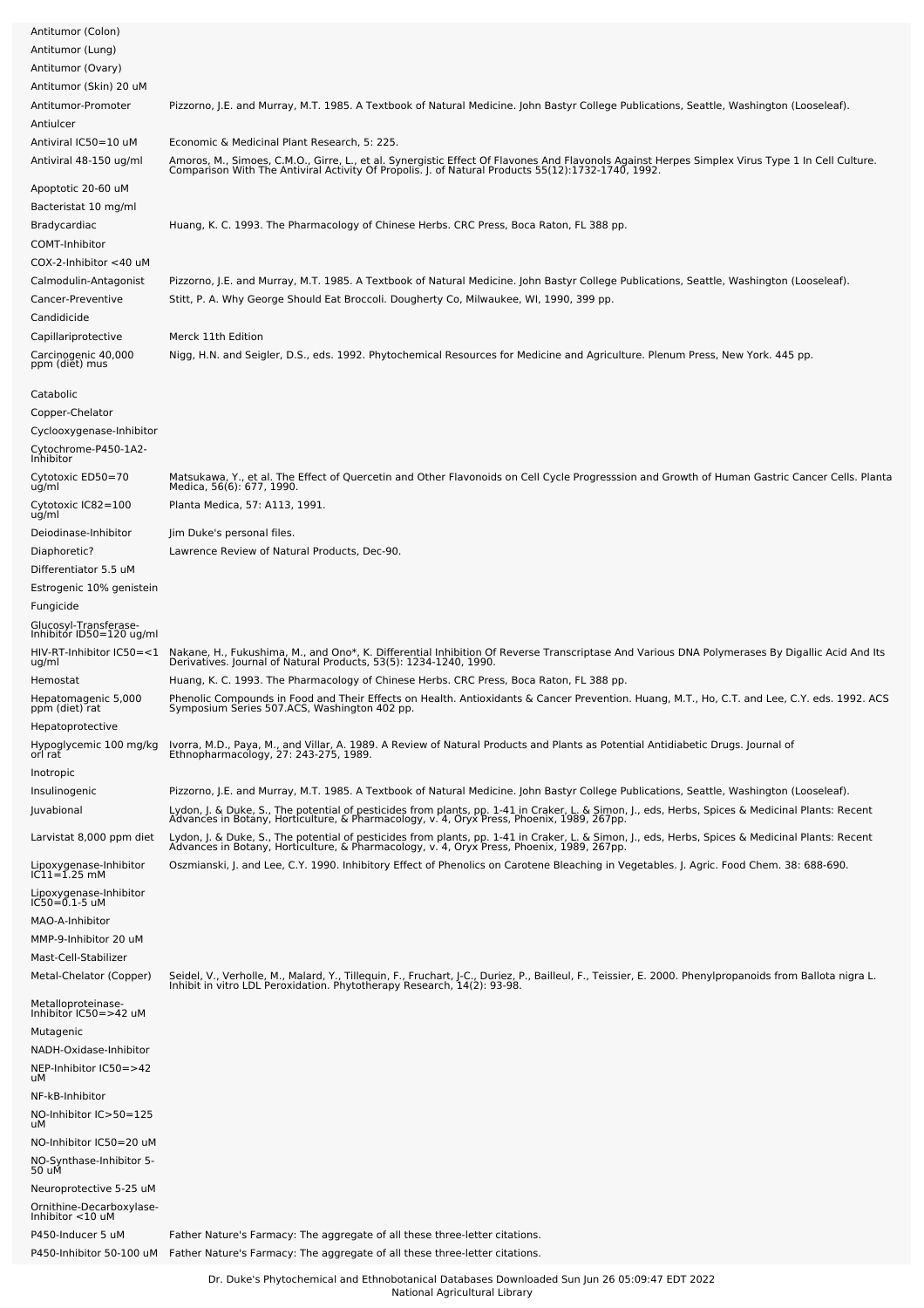| PGE2-Inhibitor                                     |                                                                                                                                                                                                                                 |
|----------------------------------------------------|---------------------------------------------------------------------------------------------------------------------------------------------------------------------------------------------------------------------------------|
| PTK-Inhibitor 0.4-24 uM                            |                                                                                                                                                                                                                                 |
| Pesticide                                          |                                                                                                                                                                                                                                 |
| Phospholipase-Inhibitor                            |                                                                                                                                                                                                                                 |
| Plasmodicide                                       | Neuwinger, H. D. 1996. African Ethnobotany - Poisons and Drugs. Chapman & Hall, New York. 941 pp.                                                                                                                               |
| Proliferant                                        |                                                                                                                                                                                                                                 |
| Prostaglandin-Synthesis-<br>Inhibitor 40 ug/ml     | Ibewuike, J. C., Ogungbamila, F. O., Ogundaini, A. O., Okeke, I. N., Bohlin, L. 1997. Antiinflammatory and Antibacterial Activities of C-<br>methylflavonol from Piliostigma thonningii. Phytotherapy Research, 11(4): 281-284. |
| Protein-Kinase-C-<br>Inhibitor                     | Naim, M., Zehavi, U., Nagy, S., and Rouseff, R.L. Hydroxycinnamic Acids as Off-Flavor Precursors in Citrus Fruits and Their Products. Phenolic<br>Compounds in Food and Their Effects on Health, Ch.14.                         |
| Quinone-Reductase-<br>Inducer 6 uM                 | Uda, Y., Price, K. R., Williamson, G., Rhodes, M. J. C. 1997. Induction of the Anticarcinogenic Marker Enzyme, Quinone Reductase, in Murine<br>Hepatoma Cells In Vitro by Flavonoids. Cancer Lett., 120 (2): 213-216.           |
| Quinone-Reductase-<br>Inducer 13 uM                |                                                                                                                                                                                                                                 |
| TNF-alpha-Inhibitor<br>$IC50 = 3.11$ uM            |                                                                                                                                                                                                                                 |
| Teratologic                                        |                                                                                                                                                                                                                                 |
| Topoisomerase-I-<br>Inhibitor IC50=12.8<br>ug/ml   |                                                                                                                                                                                                                                 |
| Topoisomerase-I-<br>Inhibitor IC50=42 uM           |                                                                                                                                                                                                                                 |
| Topoisomerase-II-<br>Inhibitor IC50=1-6.9<br>ug/ml |                                                                                                                                                                                                                                 |
| Topoisomerase-II-<br>Inhibitor IC50=23-40 uM       |                                                                                                                                                                                                                                 |
| Tumorigenic 0.1% diet<br>orl rat/yr                | Jim Duke's personal files.                                                                                                                                                                                                      |
| Tyrosinase-Inhibitor<br>ID50=70 uM                 |                                                                                                                                                                                                                                 |
| Tyrosine-Kinase-Inhibitor                          | Economic & Medicinal Plant Research, 6: 170.                                                                                                                                                                                    |
| <b>VEGF-Inhibitor</b>                              |                                                                                                                                                                                                                                 |
| Vasodilator                                        |                                                                                                                                                                                                                                 |
| Xanthine-Oxidase-<br>Inhibitor IC50=>0.4<br>ug/ml  | Chem. & Pharm. Bull. 38: 1772.                                                                                                                                                                                                  |
| Xanthine-Oxidase-<br>Inhibitor IC50=10.6<br>ug/ml  |                                                                                                                                                                                                                                 |
| Xanthine-Oxidase-<br>Inhibitor 3.1 uM              |                                                                                                                                                                                                                                 |
| CAMP-<br>Phosphodiesterase-<br>Inhibitor           | Pizzorno, J.E. and Murray, M.T. 1985. A Textbook of Natural Medicine. John Bastyr College Publications, Seattle, Washington (Looseleaf).                                                                                        |
| iNOS-Inhibitor IC50=20<br>uМ                       |                                                                                                                                                                                                                                 |

| <b>RHAMNOSE</b>                               |                                                                                                                                                                                                            | Plant | $-$ | $-$ | $\ast$ |
|-----------------------------------------------|------------------------------------------------------------------------------------------------------------------------------------------------------------------------------------------------------------|-------|-----|-----|--------|
| <b>RUTIN</b>                                  |                                                                                                                                                                                                            | Plant | $-$ | $-$ | $\ast$ |
| Activities (87)                               |                                                                                                                                                                                                            |       |     |     |        |
| 5-HT-Inhibitor                                |                                                                                                                                                                                                            |       |     |     |        |
| Aldehyde-Oxidase-<br>Inhibitor IC27-52=10 uM  |                                                                                                                                                                                                            |       |     |     |        |
| Aldose-Reductase-<br>Inhibitor 100 uM         |                                                                                                                                                                                                            |       |     |     |        |
| Aldose-Reductase-<br>Inhibitor 4 ug/ml        | Ichikawa, K., et al. 1991. Isolation and Structure Determination of Aldose Reductase Inhibitors from Traditional Thai Medicine, and Syntheses of<br>Their Derivatives. Sankyo Kenkyusho Nempo, 43: 99-110. |       |     |     |        |
| Allelochemic                                  |                                                                                                                                                                                                            |       |     |     |        |
| AntiCVI 270 mg/man/day                        |                                                                                                                                                                                                            |       |     |     |        |
| Antiaggregant ED50=33<br>nmol/kg iv           |                                                                                                                                                                                                            |       |     |     |        |
| Antiallergic                                  |                                                                                                                                                                                                            |       |     |     |        |
| Antiapoplectic                                |                                                                                                                                                                                                            |       |     |     |        |
| Antiatherogenic                               |                                                                                                                                                                                                            |       |     |     |        |
| Antiatherosclerotic                           |                                                                                                                                                                                                            |       |     |     |        |
| Antibacterial                                 | Jeffery B. Harborne and H. Baxter, eds. 1983. Phytochemical Dictionary. A Handbook of Bioactive Compounds from Plants. Taylor & Frost,<br>London. 791 pp.                                                  |       |     |     |        |
| Anticancer                                    |                                                                                                                                                                                                            |       |     |     |        |
| Anticapillary-Fragility 20-<br>100 mg orl man | Merck 7th Ed.                                                                                                                                                                                              |       |     |     |        |
| Anticataract                                  |                                                                                                                                                                                                            |       |     |     |        |
| Anticlastogen                                 |                                                                                                                                                                                                            |       |     |     |        |
| Anticonvulsant                                | Huang, K. C. 1993. The Pharmacology of Chinese Herbs. CRC Press, Boca Raton, FL 388 pp.                                                                                                                    |       |     |     |        |
| Antidementia                                  | Bruneton, J. 1999. Pharmacognosy, Phytochemistry, Medicinal Plants. 2nd Ed. Lavoisier Publishing, Paris. 1119 pp.                                                                                          |       |     |     |        |
| Antidermatitic                                | Bisset, N.G., ed. 1994. Herbal Drugs and Phytopharmaceuticals. CRC Press. Boca Raton, FL. 566 pp.                                                                                                          |       |     |     |        |
|                                               |                                                                                                                                                                                                            |       |     |     |        |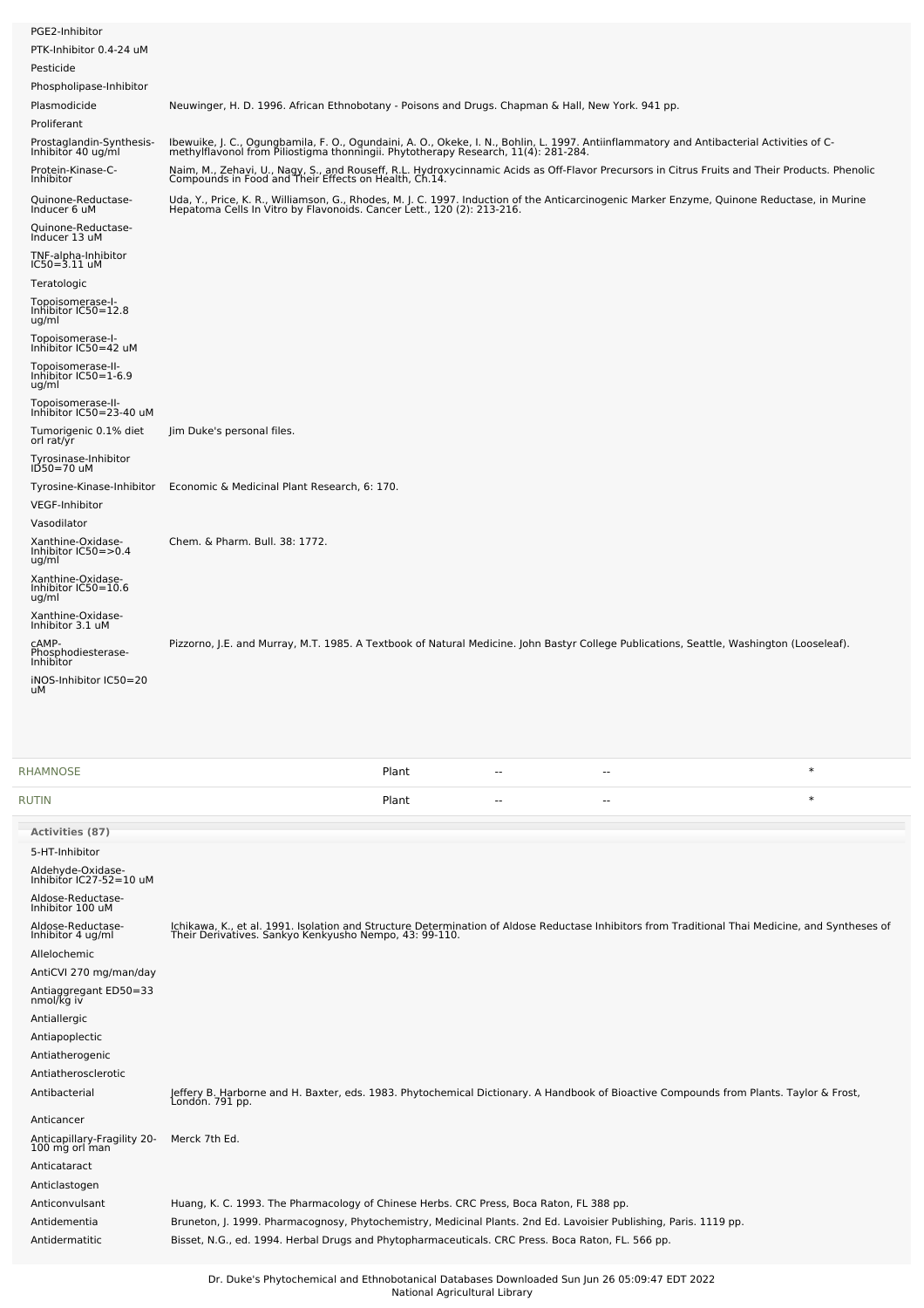| Antidiabetic<br>Antiedemic 270 mg/day<br>orl man                   | Jin, G-Z., Yamagata, Y., and Tomita, K.-i. 1989. Structure of Rutin Pentamethanol. Chem. Pharm. Bull. 38(2): 297-300, 1990.                                                                                                      |
|--------------------------------------------------------------------|----------------------------------------------------------------------------------------------------------------------------------------------------------------------------------------------------------------------------------|
| Antierythemic<br>Antifeedant                                       |                                                                                                                                                                                                                                  |
| Antiglaucomic 60 mg/day<br>Antihematuric<br>Antihemorrhoidal       | Werbach, M. 1993. Healing with Food. Harper Collins, New York, 443 pp.                                                                                                                                                           |
| Antihepatotoxic                                                    | Keeler, R.F. and Tu, A.T. eds. 1991. Toxicology of Plant and Fungal Compounds. (Handbook of Natural Toxins Vol. 6) Marcel Dekker, Inc. NY.<br>665 pp.                                                                            |
| Antiherpetic<br>Antihistaminic                                     | Economic & Medicinal Plant Research, 5: 198.                                                                                                                                                                                     |
| Antihypertensive<br>Antiinflammatory 20<br>mg/kg                   | Huang, K. C. 1993. The Pharmacology of Chinese Herbs. CRC Press, Boca Raton, FL 388 pp.                                                                                                                                          |
| Antimalarial IC50=>100<br>ug/ml<br>Antimelanomic<br>Antimetastatic | Khalid, S.A., Farouk, A., Geary**, T.G., and Jensen, J.B. 1985. Potential Antimalarial Candidates From African Plants: An In Vitro Approach Using<br>Plasmodium falciparum*. Journal of Ethnopharmacology, 15: 201-209, 1986.    |
| Antimutagenic ID50=2-5                                             |                                                                                                                                                                                                                                  |
| nМ<br>Antinephritic                                                |                                                                                                                                                                                                                                  |
| Antinociceptive                                                    |                                                                                                                                                                                                                                  |
| Antioxidant IC28=30<br>ppm                                         |                                                                                                                                                                                                                                  |
| Antioxidant IC50=120 uM                                            |                                                                                                                                                                                                                                  |
| Antioxidant IC54=10 uM<br>Antiperoxidant IC50=10-                  |                                                                                                                                                                                                                                  |
| 20 uM                                                              |                                                                                                                                                                                                                                  |
| Antiplatelet                                                       |                                                                                                                                                                                                                                  |
| Antiproliferant 50-75 uM/l<br>Antiprotozoal                        |                                                                                                                                                                                                                                  |
| Antipurpuric                                                       |                                                                                                                                                                                                                                  |
| Antiradicular 9 x<br>quercetin                                     |                                                                                                                                                                                                                                  |
| Antispasmodic                                                      |                                                                                                                                                                                                                                  |
| Antisunburn                                                        |                                                                                                                                                                                                                                  |
| Antithrombogenic<br>EC50=500 nM                                    |                                                                                                                                                                                                                                  |
| Antithyroid IC50=68 uM                                             |                                                                                                                                                                                                                                  |
| Antitrypanosomic 100<br>mg/kg                                      | Planta Medica, 57: A44, 1991.                                                                                                                                                                                                    |
| Antitumor<br>Antitumor-Promoter                                    |                                                                                                                                                                                                                                  |
| Antiulcer                                                          |                                                                                                                                                                                                                                  |
| Antivaricose                                                       |                                                                                                                                                                                                                                  |
| Antiviral                                                          |                                                                                                                                                                                                                                  |
| Apoptotic 75 uM/l                                                  |                                                                                                                                                                                                                                  |
| Cancer-Preventive<br>Capillariprotective<br>Catabolic              | Stitt, P. A. Why George Should Eat Broccoli. Dougherty Co, Milwaukee, WI, 1990, 399 pp.<br>Merck 11th Edition                                                                                                                    |
| Chemopreventive                                                    |                                                                                                                                                                                                                                  |
| Cytoprotective IC50=3<br>uM                                        |                                                                                                                                                                                                                                  |
| Estrogenic?                                                        | Economic & Medicinal Plant Research, 6: 189.                                                                                                                                                                                     |
| Hemostat                                                           |                                                                                                                                                                                                                                  |
| Hepatomagenic 20,000<br>ppm (diet) rat                             | Phenolic Compounds in Food and Their Effects on Health. Antioxidants & Cancer Prevention. Huang, M.T., Ho, C.T. and Lee, C.Y. eds. 1992. ACS<br>Symposium Series 507.ACS, Washington 402 pp.                                     |
| Hepatoprotective 20<br>mg/kg rat                                   |                                                                                                                                                                                                                                  |
| Hypocholesterolemic                                                | Huang, K. C. 1993. The Pharmacology of Chinese Herbs. CRC Press, Boca Raton, FL 388 pp.                                                                                                                                          |
| Hypotensive                                                        | Leung, A. Y. and Foster, S. 1995. Encyclopedia of Common Natural Ingredients 2nd Ed. John Wiley & Sons, New York. 649 pp.                                                                                                        |
| Immunomodulator                                                    |                                                                                                                                                                                                                                  |
| Insecticide                                                        | Keeler, R.F. and Tu, A.T. eds. 1991. Toxicology of Plant and Fungal Compounds. (Handbook of Natural Toxins Vol. 6) Marcel Dekker, Inc. NY.<br>665 pp.                                                                            |
| Insectiphile                                                       | Jeffery B. Harborne and H. Baxter, eds. 1983. Phytochemical Dictionary. A Handbook of Bioactive Compounds from Plants. Taylor & Frost,<br>Londón. 791 pp.                                                                        |
| Juvabional                                                         | Jacobson, M., Glossary of Plant-Derived Insect Deterrents, CRC Press, Inc., Boca Raton, FL, 213 p, 1990.                                                                                                                         |
| -000-Larvistat IC95=4,000<br>8,000 ppm diet                        | Lydon, J. & Duke, S., The potential of pesticides from plants, pp. 1-41 in Craker, L. & Simon, J., eds, Herbs, Spices & Medicinal Plants: Recent<br>Advances in Botany, Horticulture, & Pharmacology, v. 4, Oryx Press, Phoenix, |
| Lipoxygenase-Inhibitor<br>IC75=2.5 mM                              | Oszmianski, J. and Lee, C.Y. 1990. Inhibitory Effect of Phenolics on Carotene Bleaching in Vegetables. J. Agric. Food Chem. 38: 688-690.                                                                                         |
| Mutagenic<br>Myoprotective                                         | Economic & Medicinal Plant Research, 6: 189.                                                                                                                                                                                     |
| Myorelaxant                                                        | Economic & Medicinal Plant Research, 6: 189.                                                                                                                                                                                     |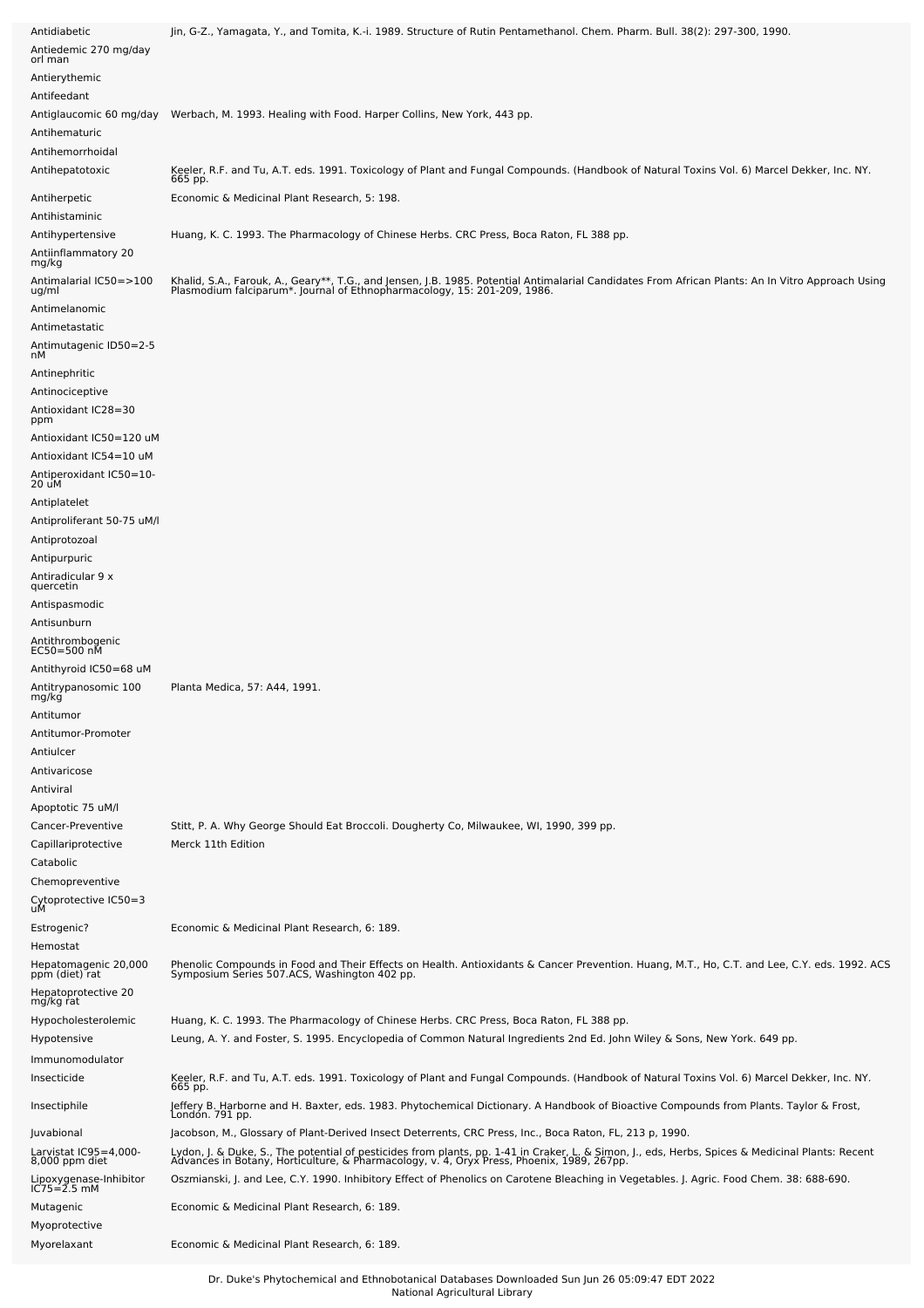| Oviposition-Stimulant                       | Jeffery B. Harborne and H. Baxter, eds. 1983. Phytochemical Dictionary. A Handbook of Bioactive Compounds from Plants. Taylor & Frost,<br>London. 791 pp.                                                                     |
|---------------------------------------------|-------------------------------------------------------------------------------------------------------------------------------------------------------------------------------------------------------------------------------|
| PAF-Inhibitor                               |                                                                                                                                                                                                                               |
| Pesticide                                   |                                                                                                                                                                                                                               |
| Protisticide                                |                                                                                                                                                                                                                               |
| Radioprotective                             |                                                                                                                                                                                                                               |
| Sunscreen                                   |                                                                                                                                                                                                                               |
| Topoisomerase-II-<br>Inhibitor IC50=1 ug/ml | Bernard, F. X., Sable, S., Cameron, B., Provost, J., Desnottes, J. F., Crouzet, J., Blanche, F. 1997. Glycosylated Flavones as Selective Inhibitors of<br>Topoisomerase IV. Antimicrobial Agents & Chemotherapy, 41: 992-998. |
| Vasodilator                                 |                                                                                                                                                                                                                               |
| Vasopressor                                 |                                                                                                                                                                                                                               |
|                                             | cAMP-Phosphodiesterase- Pizzorno, J.E. and Murray, M.T. 1985. A Textbook of Natural Medicine. John Bastyr College Publications, Seattle, Washington (Looseleaf).<br>Inhibitor                                                 |
| SHIKIMIC-ACID                               | $\ast$<br>Plant<br>$-$                                                                                                                                                                                                        |
| Activities (14)                             |                                                                                                                                                                                                                               |
| Analgesic                                   |                                                                                                                                                                                                                               |
| Anticancer                                  |                                                                                                                                                                                                                               |
| Anticonvulsant                              | Neuwinger, H. D. 1996. African Ethnobotany - Poisons and Drugs. Chapman & Hall, New York. 941 pp.                                                                                                                             |
| Antioxidant 7 x quercetin                   |                                                                                                                                                                                                                               |
| Antiradicular 7 x quercetin                 |                                                                                                                                                                                                                               |
| Antispasmodic                               | Grenand, P., Moretti, C., and Jacquemin, H. 1987. Pharmacopees Traditionnelles en Guyane. I'ORSTROM, Paris. 569 pp.                                                                                                           |
| Antitumor                                   |                                                                                                                                                                                                                               |
| Antitumor-Promoter                          |                                                                                                                                                                                                                               |
| <b>Bruchifuge</b>                           | Jacobson, M., Glossary of Plant-Derived Insect Deterrents, CRC Press, Inc., Boca Raton, FL, 213 p, 1990.                                                                                                                      |
| Cancer-Preventive                           |                                                                                                                                                                                                                               |
| Carcinogenic                                | Merck 11th Edition                                                                                                                                                                                                            |
| <b>Ileorelaxant</b>                         |                                                                                                                                                                                                                               |
| Mutagenic                                   |                                                                                                                                                                                                                               |
| Pesticide                                   |                                                                                                                                                                                                                               |
|                                             |                                                                                                                                                                                                                               |

#### [STARCH](file:///phytochem/chemicals/show/16544) Rhizome -- 450000.0 0.1 \*

| <b>Activities</b> (5) |                                                                                                                                                           |
|-----------------------|-----------------------------------------------------------------------------------------------------------------------------------------------------------|
| Absorbent             | Martindale's 29th                                                                                                                                         |
| Antidote (Iodine)     | Jeffery B. Harborne and H. Baxter, eds. 1983. Phytochemical Dictionary. A Handbook of Bioactive Compounds from Plants. Taylor & Frost, London.<br>791 pp. |
| Antinesidioblastosic  | Martindale's 29th                                                                                                                                         |
| Emollient             | Martindale's 29th                                                                                                                                         |
| Poultice              | Martindale's 29th                                                                                                                                         |
|                       |                                                                                                                                                           |

#### [SUCCINIC-ACID](file:///phytochem/chemicals/show/16675) Plant -- -- \*

| Activities (7)          |                                                                                                          |
|-------------------------|----------------------------------------------------------------------------------------------------------|
| Additive FEMA 200-2.000 | Aloe Research Council - Duke writeup of non-peer reviewd book by Coats and draft by Henry                |
| Antifeedant             |                                                                                                          |
| Bruchiphobe             | Jacobson, M., Glossary of Plant-Derived Insect Deterrents, CRC Press, Inc., Boca Raton, FL, 213 p, 1990. |
| Cancer-Preventive       | Stitt, P. A. Why George Should Eat Broccoli. Dougherty Co, Milwaukee, WI, 1990, 399 pp.                  |
| Dye                     | Merck 11th Edition                                                                                       |
| Perfumery               | Merck 11th Edition                                                                                       |
| Pesticide               |                                                                                                          |
|                         |                                                                                                          |

| <b>SUGARS</b>   | Rhizome | 67000.0 | 213000.0 |   |
|-----------------|---------|---------|----------|---|
| SULPHOQUINOVOSE | Plant   | $\sim$  | $- -$    | × |
| <b>TANNIN</b>   | Plant   | $\sim$  | $- -$    | ÷ |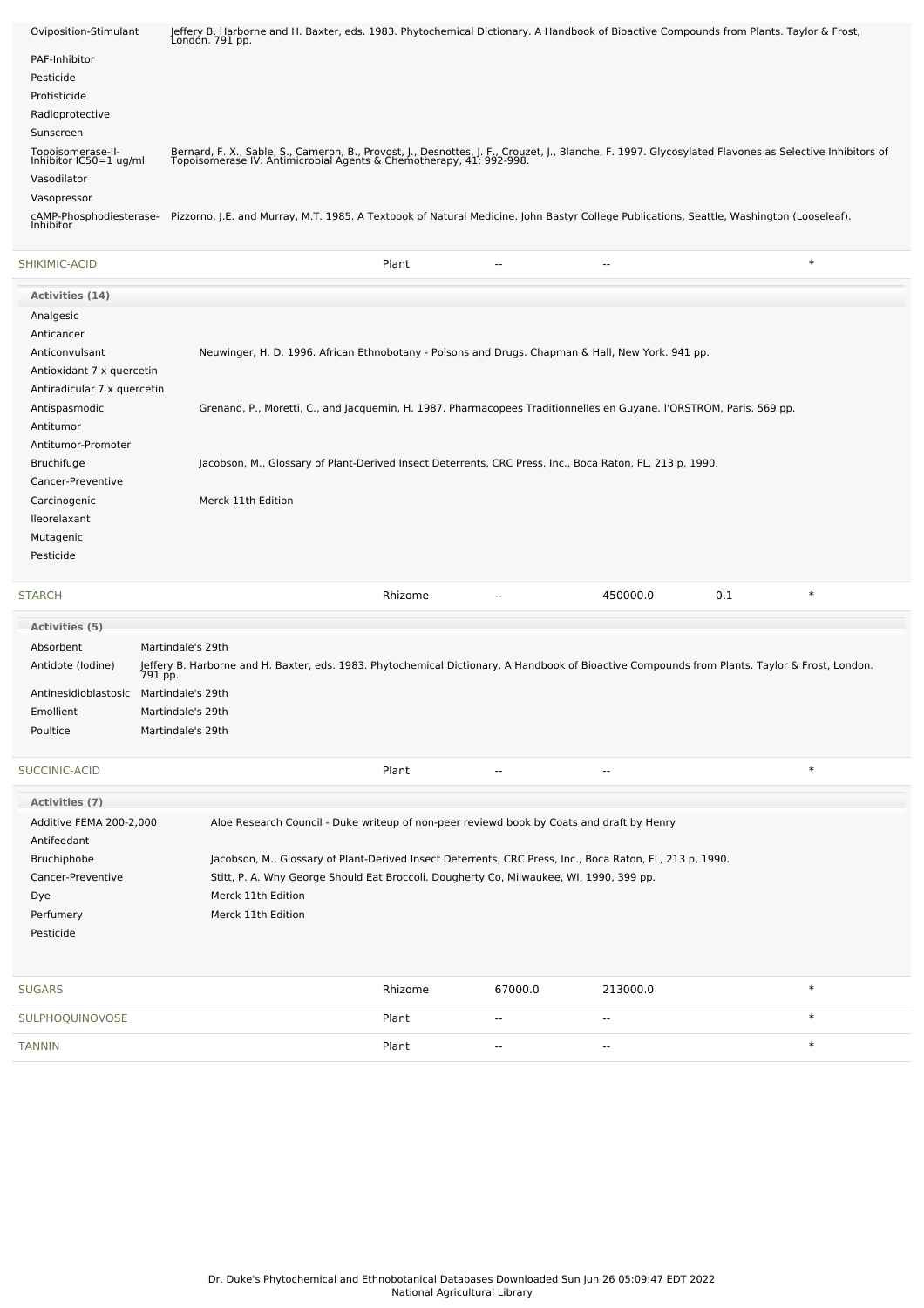| <b>Activities (35)</b>                    |                                                                                                                                                                                                                                   |
|-------------------------------------------|-----------------------------------------------------------------------------------------------------------------------------------------------------------------------------------------------------------------------------------|
| Anthelmintic                              |                                                                                                                                                                                                                                   |
| AntiHIV                                   |                                                                                                                                                                                                                                   |
| Antibacterial                             |                                                                                                                                                                                                                                   |
| Anticancer                                |                                                                                                                                                                                                                                   |
| Anticariogenic                            |                                                                                                                                                                                                                                   |
| Antidiarrheic                             |                                                                                                                                                                                                                                   |
| Antidysenteric                            |                                                                                                                                                                                                                                   |
| Antihepatotoxic                           |                                                                                                                                                                                                                                   |
| Antihypertensive                          |                                                                                                                                                                                                                                   |
| Antilipolytic<br>Antimutagenic            |                                                                                                                                                                                                                                   |
| Antinephritic                             |                                                                                                                                                                                                                                   |
|                                           | Uchida, U., Ohta, H., Niwa, M., Mori, A., Nonaka, G-i., Nishioka, I., and Zaki, M. 1989. Prolongation of Life Span of Stroke-Prone Spontaneously<br>Hypertensive Rats (SHRSP) Ingesting Persimmon Tannin. Chem. Pharm. Bull. 38(4 |
| Antiophidic                               | Economic & Medicinal Plant Research, 5: 363.                                                                                                                                                                                      |
| Antioxidant<br>IC50=1.44 ug/ml            |                                                                                                                                                                                                                                   |
| Antioxidant 1/3<br>quercetin              |                                                                                                                                                                                                                                   |
| Antiradicular 500<br>mg/kg/day orl mus    | Uchida, U., Ohta, H., Niwa, M., Mori, A., Nonaka, G-i., Nishioka, I., and Zaki, M. 1989. Prolongation of Life Span of Stroke-Prone Spontaneously<br>Hypertensive Rats (SHRSP) Ingesting Persimmon Tannin. Chem. Pharm. Bull. 38(4 |
| Antiradicular 1/3<br>quercetin            |                                                                                                                                                                                                                                   |
| Antirenitic                               | Uchida, U., Ohta, H., Niwa, M., Mori, A., Nonaka, G-i., Nishioka, I., and Zaki, M. 1989. Prolongation of Life Span of Stroke-Prone Spontaneously<br>Hypertensive Rats (SHRSP) Ingesting Persimmon Tannin. Chem. Pharm. Bull. 38(4 |
| Antitumor                                 |                                                                                                                                                                                                                                   |
| Antitumor-Promoter                        |                                                                                                                                                                                                                                   |
| Antiulcer                                 |                                                                                                                                                                                                                                   |
| Antiviral                                 |                                                                                                                                                                                                                                   |
| Cancer-Preventive                         | HerbalGram No. 22 - Spring 1990, page 14.                                                                                                                                                                                         |
| Carcinogenic<br>Chelator                  |                                                                                                                                                                                                                                   |
| Cyclooxygenase-<br>Inhibitor              |                                                                                                                                                                                                                                   |
| Glucosyl-<br>Transférase-Inhibitor        |                                                                                                                                                                                                                                   |
| Hepatoprotective                          |                                                                                                                                                                                                                                   |
| Immunosuppressant                         |                                                                                                                                                                                                                                   |
| Lipoxygenase-<br>Inhibitor                |                                                                                                                                                                                                                                   |
| MAO-Inhibitor                             |                                                                                                                                                                                                                                   |
| Ornithine-<br>Decarboxylase-<br>Inhibitor |                                                                                                                                                                                                                                   |
| Pesticide                                 |                                                                                                                                                                                                                                   |
| Psychotropic                              | Uchida, U., Ohta, H., Niwa, M., Mori, A., Nonaka, G-i., Nishioka, I., and Zaki, M. 1989. Prolongation of Life Span of Stroke-Prone Spontaneously<br>Hypertensive Rats (SHRSP) Ingesting Persimmon Tannin. Chem. Pharm. Bull. 38(4 |
| Xanthine-Oxidase-<br>Inhibitor            |                                                                                                                                                                                                                                   |
| THIAMINASE-I                              | $\ast$<br>Plant<br>--<br>$\overline{\phantom{a}}$                                                                                                                                                                                 |
| <b>TILIROSIDE</b>                         | $\ast$<br>Plant<br>۰.<br>۰.                                                                                                                                                                                                       |
| Activities (3)                            |                                                                                                                                                                                                                                   |
| AntiHIV                                   |                                                                                                                                                                                                                                   |
| Diaphoretic                               |                                                                                                                                                                                                                                   |
| Protisticide                              | Meckes, M., Calzada, F., Tapia-Contreras, A., Cedillo-Rivera, R. 1999. Antiprotozoal Properties of Helianthemum glomeratum. Phytotherapy Research, 13(2):<br>102-105.                                                             |
|                                           |                                                                                                                                                                                                                                   |

[VANILLIC-ACID](file:///phytochem/chemicals/show/17792) Plant -- -- \*

 $\sim$